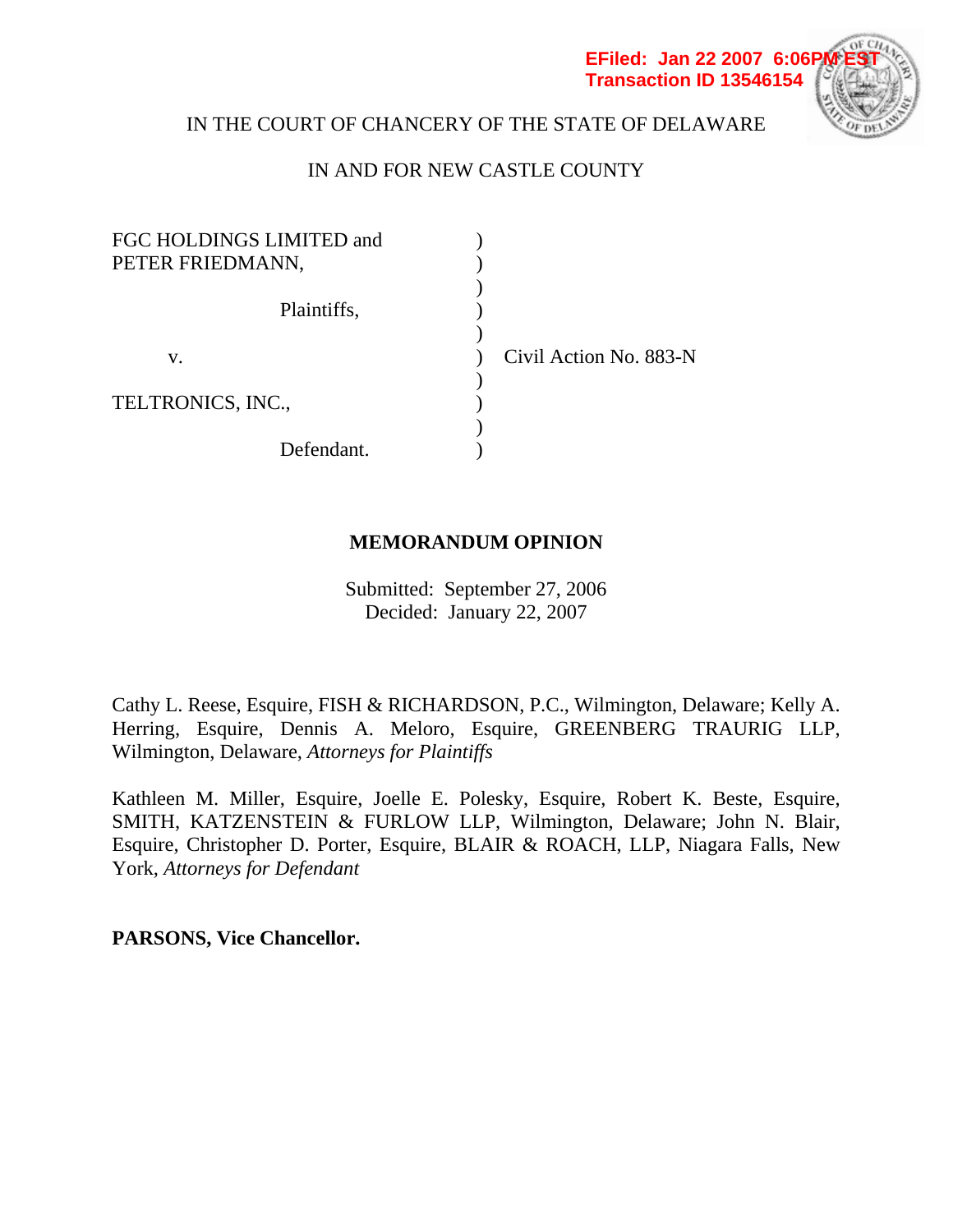Pending before the Court is Plaintiffs' motion for attorneys' fees and costs stemming from a putative director's successful bid to be placed on the board of directors of the Defendant. Plaintiff FGC Holdings Limited ("FGC") is an Ontario-based Canadian holding corporation owned by Peter Friedmann, the sole shareholder and director of FGC. Defendant, Teltronics, Inc. ("Teltronics"), is a publicly traded telecommunications company. The underlying dispute stems from FGC's purchase of preferred stock in Teltronics. FGC purchased all 12,625 shares of Teltronics' Series B Preferred Convertible Stock (the "Series B") from a third party and presented the stock to Teltronics for registration on October 5, 2004. Teltronics refused to register the transfer. On November 24, 2004, FGC filed suit to compel Teltronics, among other things, to (i) register the transfer of stock to FGC; (ii) issue stock certificates in FGC's name; and (iii) recognize FGC's election of Friedmann as a Series B director.<sup>1</sup>

 On the scheduled trial date, February 2, 2005, Teltronics and FGC entered into a Consent to Judgment, whereby Teltronics agreed to register FGC's shares. The Court then tried the sole remaining issue: whether FGC's Series B director designee had an immediate right to sit on Teltronics' board of directors. In a memorandum opinion issued September 14, 2005 (the "Memorandum Opinion"),<sup>2</sup> I concluded that FGC was entitled to a declaratory judgment that its Series B director had an immediate right to sit on Teltronics' board. FGC has now moved for its reasonable attorneys' fees and costs under

 $\overline{a}$ 

<sup>1</sup> On August 24, 2006, the Court granted FGC's motion to amend the Complaint to add Friedmann as an additional Plaintiff, among other things.

<sup>2</sup> 2005 Del. Ch. LEXIS 140.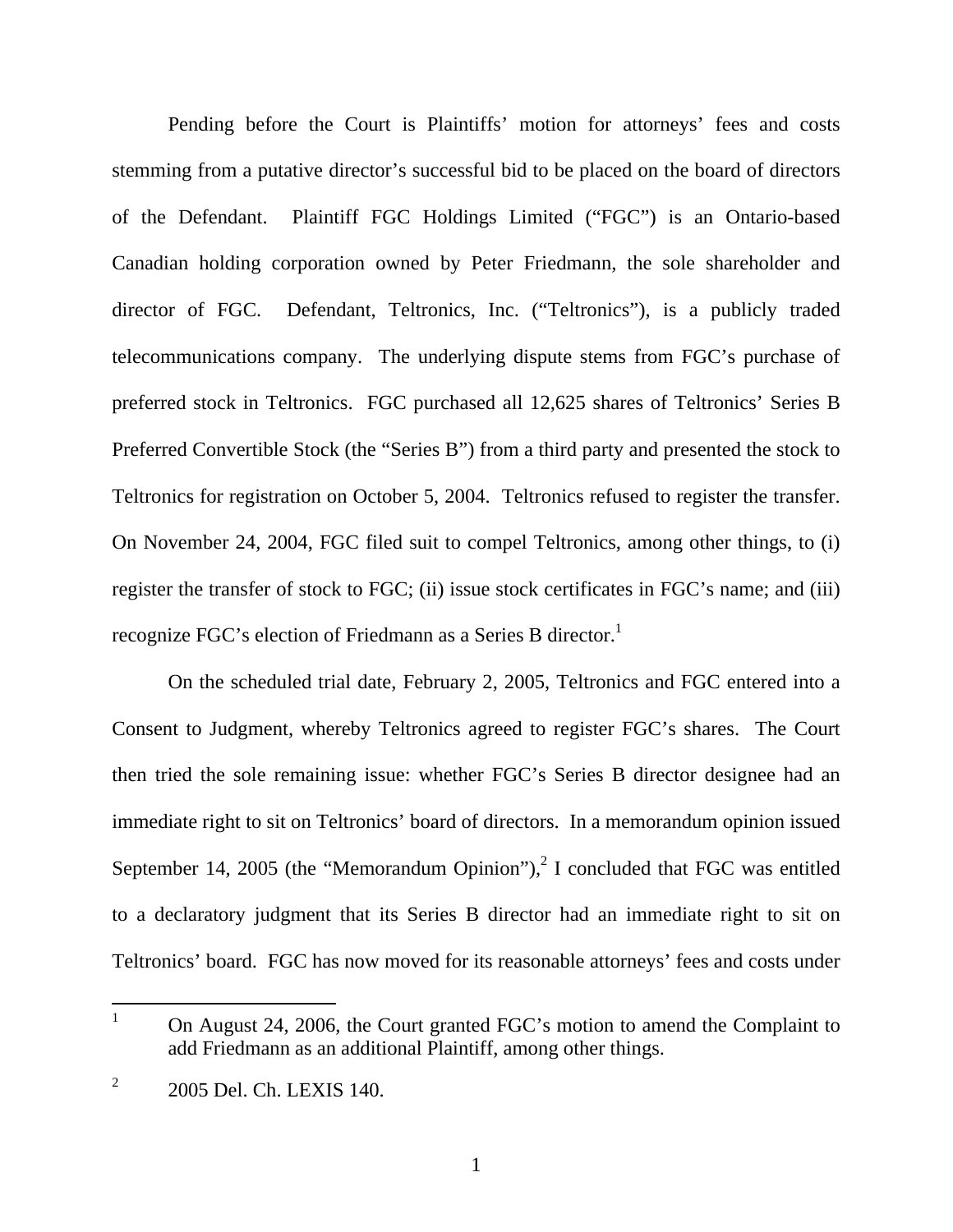two alternative theories. First, FGC seeks reimbursement based on the bad faith exception to the American Rule. Second, FGC seeks reimbursement pursuant to Section 145 of the Delaware General Corporation Law ("DGCL")<sup>3</sup> and Teltronics' bylaws regarding indemnification. As this litigation developed, it involved two distinct parts: (1) the proceedings from the commencement of the action until the eve of trial, which concentrated on FGC's claim to register the transfer of the Series B stock to it; and (2) the proceedings from the end of January 2005 until the present, which focused on Plaintiffs' efforts to establish Friedmann's right to an immediate seat on Teltronics board and recover their expenses in vindicating that right.

 For the reasons stated, I conclude that Plaintiffs failed to prove an entitlement to attorneys' fees incurred in the registration portion of the case under either an exception to the American Rule or an indemnification theory. I also am not persuaded that FGC or Friedmann has a right to indemnification for their efforts to establish Friedmann's right to an immediate seat on the Teltronics board. I do find, however, that much of Teltronics' conduct in the latter part of the litigation constituted an improper attempt to delay or render more burdensome than necessary Plaintiffs' efforts to secure their clear and established right to a Series B director. Accordingly, I have determined to award Plaintiffs 50 percent of the attorneys' fees they incurred in connection with the portion of the case from late January 2005 to the present. In addition, because Plaintiffs were the

<sup>3</sup> 8 *Del. C.* § 145.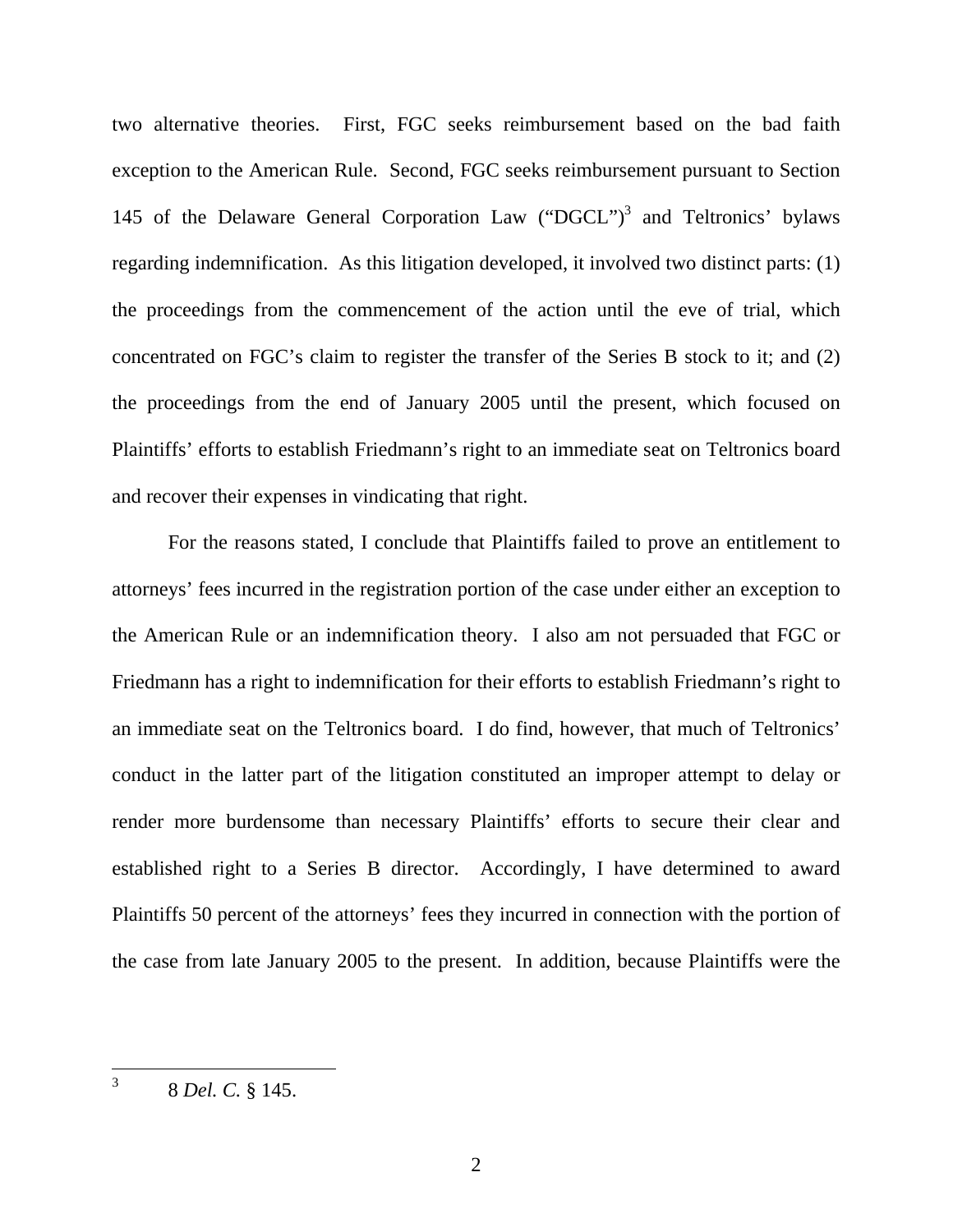prevailing party in the litigation overall, they are entitled to recover their costs under Court of Chancery Rule 54(d).

## **I. BACKGROUND AND FACTS**

# **A. The Series B Stock and Teltronics' Board of Directors**

When FGC filed its Complaint, Teltronics had, issued and outstanding, 7,861,539 shares of common stock in addition to several types of preferred, including 12,625 shares of Series B Preferred Convertible stock.<sup>4</sup> Teltronics first issued 25,000 Series B shares to Sirrom Capital Corporation ("Sirrom") to raise capital to repurchase a portion of its debt. The Series B stock gave its holder the right, among others, to elect a Series B director.<sup>5</sup> Specifically, Section 4(b) of the Certificate of Designations for the Series B (the "CD") provides in pertinent part that:

> The holders of the Series B Preferred Stock, voting separately as one class, shall have the exclusive and special right at all times to elect one (1) director to the Board of Directors of the Corporation provided, however, that so long as any shares of Series B Preferred Stock are outstanding, the Board of Directors shall not consist of more than five (5) members .... The right of holders of the Series B Preferred Stock contained in this Section 4(b) may be exercised either at a special meeting of the holders of Series B Preferred Stock or at any annual or special meeting of the stockholders of the Corporation, or by written consent of such holders in lieu of a meeting.

 $\overline{a}$ 4 Unless otherwise noted, the facts are drawn from the Memorandum Opinion, *FGC Holdings, Ltd. v. Teltronics, Inc.*, 2005 Del. Ch. LEXIS 140 (Sept. 14, 2005).

<sup>5</sup> For simplicity, I will refer to the holders of common stock and Series A Preferred Stock as the "common stockholders," those directors elected by the "common stockholders" as the "common directors," and the director elected by the Series B stockholders as the "Series B director."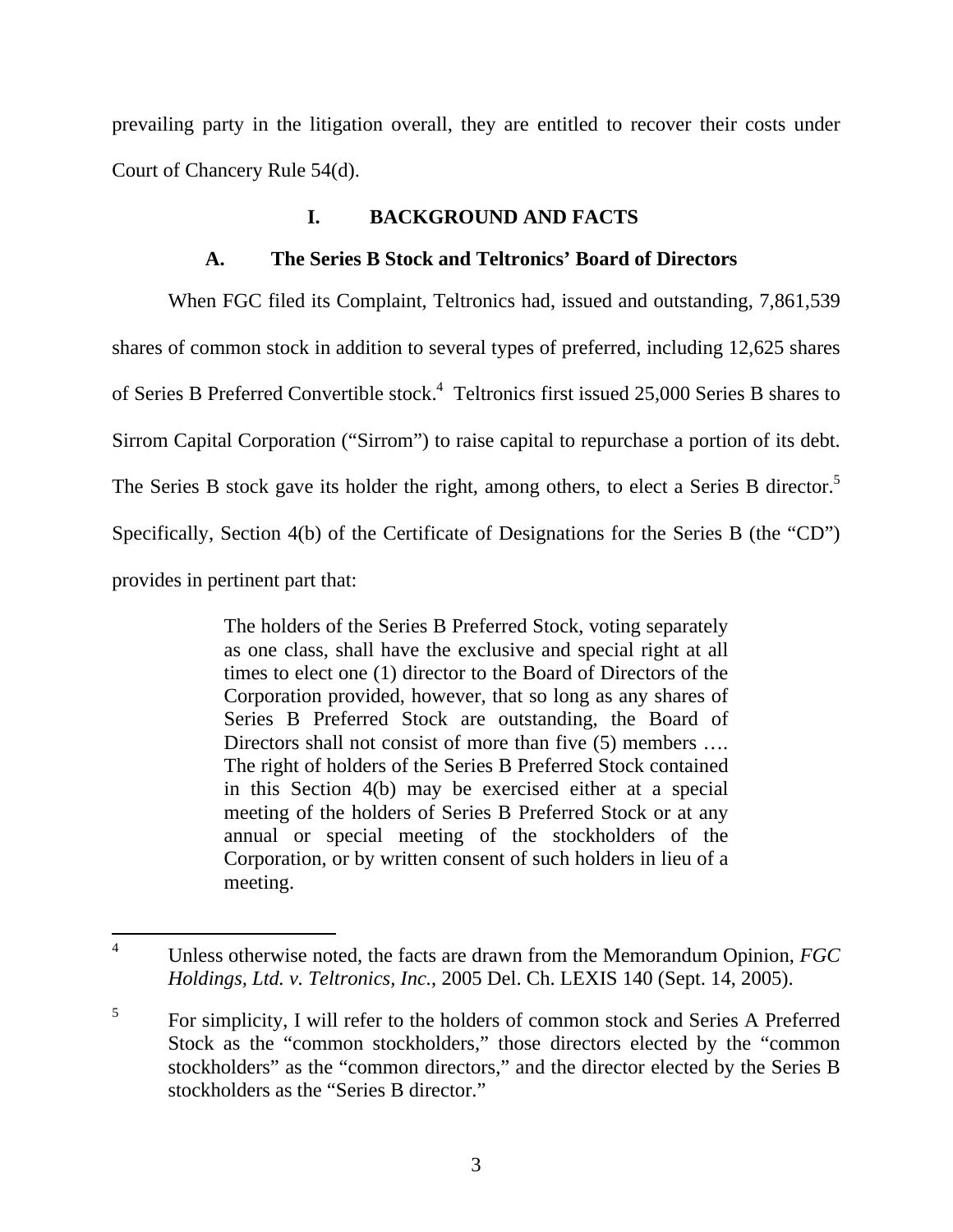In 1998, Sirrom elected Craig Macnab as the Series B director.<sup>6</sup>

In April 1999, FINOVA Mezzanine Capital, Inc. ("FINOVA"), acquired Sirrom along with the Series B stock and certain Teltronics debt. After the acquisition, Macnab resigned as the Series B director. The remainder of Teltronics' board consisted of two inside common directors and one outside common director. FINOVA chose not to replace Macnab and never appointed a Series B director, believing that its position as a creditor of Teltronics would create a conflict of interest. Over time, FINOVA converted all but 12,625 Series B shares into common stock.

At the 1999 and 2000 annual meetings, the common stockholders elected four common directors to the board — Ewen Cameron, Norman Dobiesz, Carl Levine and Gregory Barr. At the 2001 annual meeting, the common stockholders elected five common directors — adding Richard Stevens. The same five common directors were reelected in 2002 and 2003.

In August 2004, the board mailed a proxy to the company's stockholders (the "Proxy"). The Proxy nominated five common directors — Cameron, Dobiesz, Levine, Barr and Stevens — for a vote by the common stockholders. It did not mention the potential for the election of a Series B director or indicate that the Series B stockholders, although they could elect a Series B director, had no right to vote for the common directors. The Proxy, however, did state that:

<sup>6</sup> Tr. at 50 (Cameron). Citations in this form are to the trial transcript ("Tr.") and indicate the page and, where applicable, the witness testifying.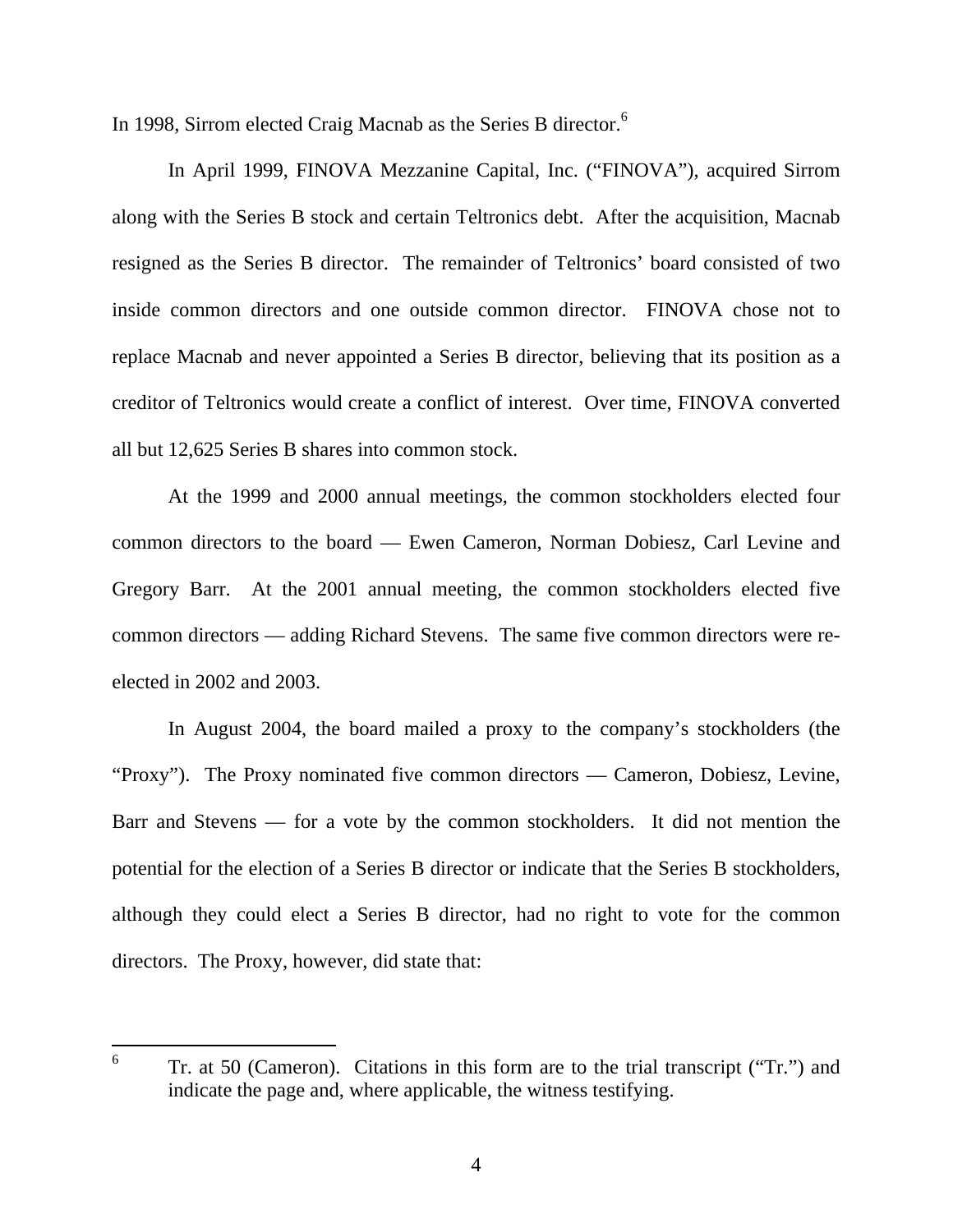The holders of the Preferred Convertible Stock have the right to elect a majority of the Board of Directors of the Company if and whenever four quarterly dividends (whether or not consecutive) payable on the Preferred Convertible Series B Stock shall be in arrears.<sup>7</sup>

In September 2004, the five nominated common directors were elected.

#### **B. The Transfer**

FGC purchased the Series B stock from FINOVA on September 21, 2004. Before FGC informed Teltronics about the purchase, Teltronics held its 2004 annual meeting on September 28, 2004. The record date was August 6, 2004. As of that date, FINOVA held the Series B stock, entitling it to attend and vote at the annual meeting. Although the FINOVA-FGC purchase agreement permitted FGC to direct FINOVA to act on FGC's behalf at the annual meeting, FGC did not direct FINOVA to take any action regarding the meeting.

On October 5, 2004, FGC presented the Series B stock certificate to Teltronics and requested that it be transferred from FINOVA to FGC. For several months Teltronics rebuffed FGC's request, raising various objections to the transfer. In its capacity as the Series B stockholder, FGC executed a written consent in early November 2004 electing Friedmann as a Series B director.<sup>8</sup> In a letter to the Teltronics board, dated November 10, 2004, Friedmann complained about Teltronics continuing refusal to register the transfer of the Series B stock from FINOVA to FGC. The letter states in relevant part:

<sup>7</sup> JX 16 at 4742.

<sup>8</sup> JX 46; JX 21.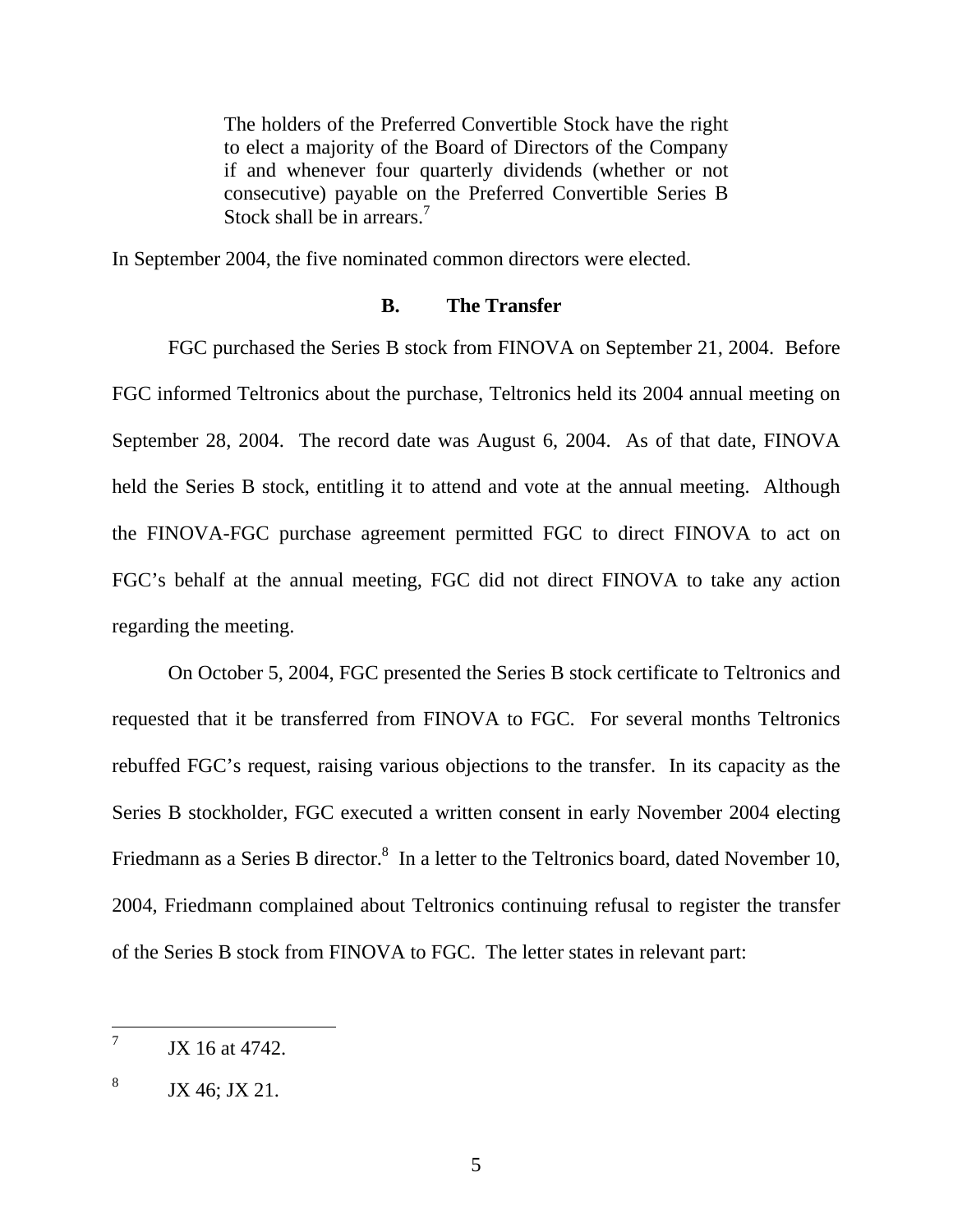I am writing this letter to the Board of Directors of the Company to make certain that each of you are personally aware of the waste of corporate assets that has occurred in the connection with this matter and of [Mr. Cameron's] apparent breach of his fiduciary duty to all of the stakeholders of the Company. Obviously, if the Preferred Stock is not transferred immediately, FGC will have to pursue other alternatives to cause the Company to transfer the Preferred Stock to FGC. . .

In addition, attached is a written consent in lieu of a special meeting, dated November 10, 2004, executed by FGC, which elects me as a director of the Company, pursuant to the provisions of Section 4(b) of the Certificate of Designations Establishing the Series of Shares and Articles of Amendment of Teltronics, Inc., dated February 23, 1998. Please take all actions necessary or desirable in connection with my election to the board of directors of the Company. I look forward to the opportunity to work with each of you in an effort to enhance the value of the Company for the benefit of all of its stakeholders.<sup>9</sup>

Despite Friedmann's letter, Teltronics continued to refuse to register the stock transfer.

#### **C. Procedural History**

On November 24, 2004, FGC filed this suit to compel Teltronics to issue a stock certificate in FGC's name for its Series B stock, register the transfer of that stock from FINOVA to FGC and recognize Friedmann as a proper Series B director. In the context of a motion to expedite by FGC, the Court set an early trial date of February 2, 2005.

Teltronics' Answer raised ten affirmative defenses.<sup>10</sup> After discovery and on the eve of trial, though, Teltronics abandoned all of these defenses. Teltronics continued to maintain, however, that FGC's ability to elect a Series B director depended upon the

.

<sup>9</sup> JX 46.

<sup>10</sup> Ans. at 6-9,  $\P\P$  1–20.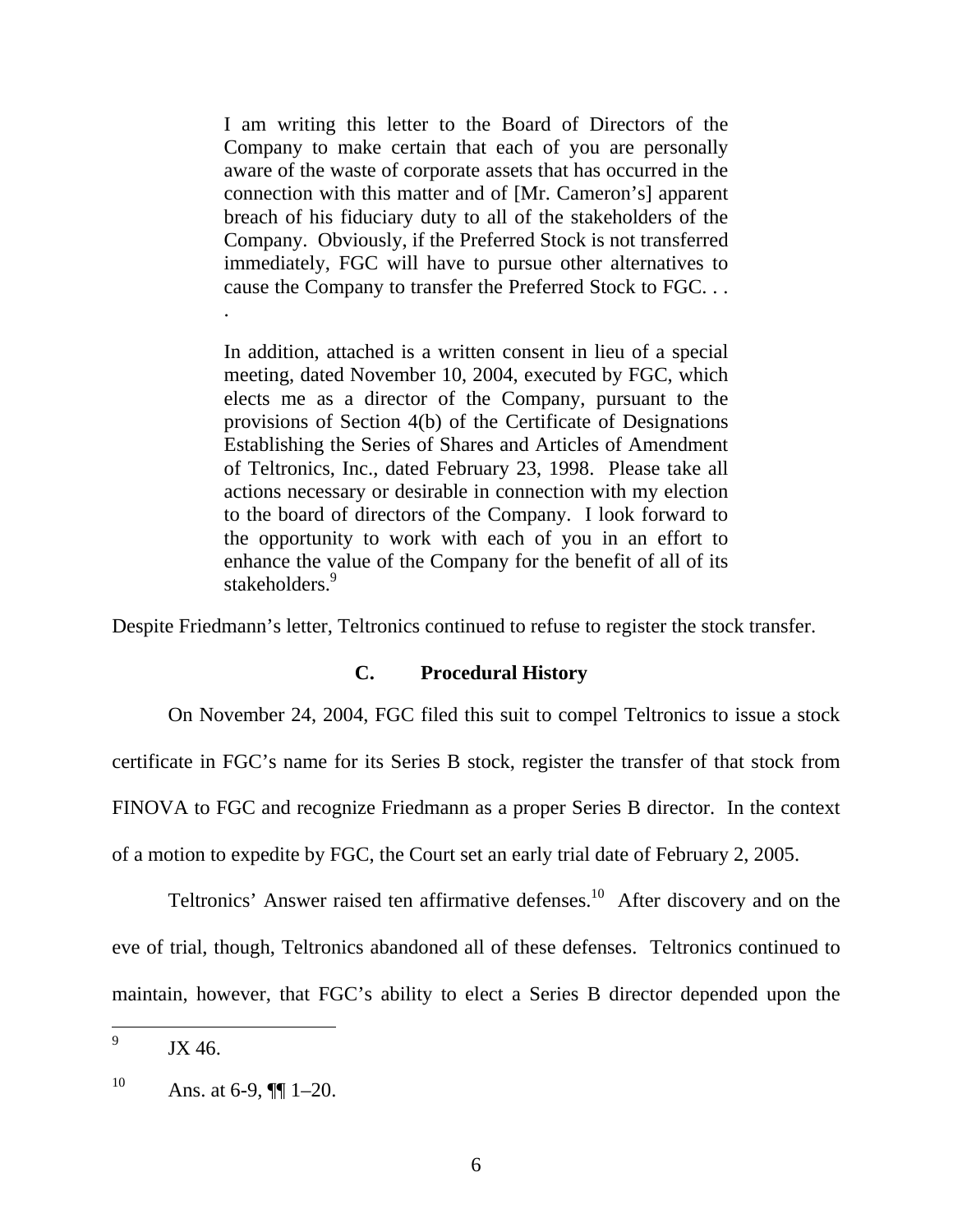availability of a director position. Because five common directors already had been elected, Teltronics contended that the CD precluded recognition of a Series B director until the next annual meeting. Consequently, the trial went forward on that specific issue.

The Court heard post-trial arguments on May 10, 2005. Relying upon the language of Section 4(b) that the Series B holder "shall have the exclusive and special right at all times to elect one (1) director," FGC argued that the CD vests FGC with the right to elect a Series B director at any time, and sought to have its designee appointed immediately to the board of directors. Teltronics, focusing on the provision in Section 4(b) "that so long as any shares of Series B Preferred Stock are outstanding, the Board of Directors shall not consist of more than five (5) members," countered that FGC could not immediately elect a Series B director because the board already had the maximum number of directors.

On March 27, 2005, the parties stipulated to an order preserving aspects of the status quo pending the final judgment of the Court. That order required Teltronics to provide Friedmann written notice of any meeting of the board of directors and a list of topics expected to be acted or voted on at such meeting. In late June 2005, a dispute arose regarding Teltronics' compliance with the interim order. Roughly contemporaneously, I concluded that FGC had demonstrated a high probability of success on the merits of its claim to elect a Series B director to the board immediately. Accordingly, I caused a further order to be entered on August 16, 2005, directing Teltronics to allow Friedmann to participate in board meetings to the same extent as its five common directors.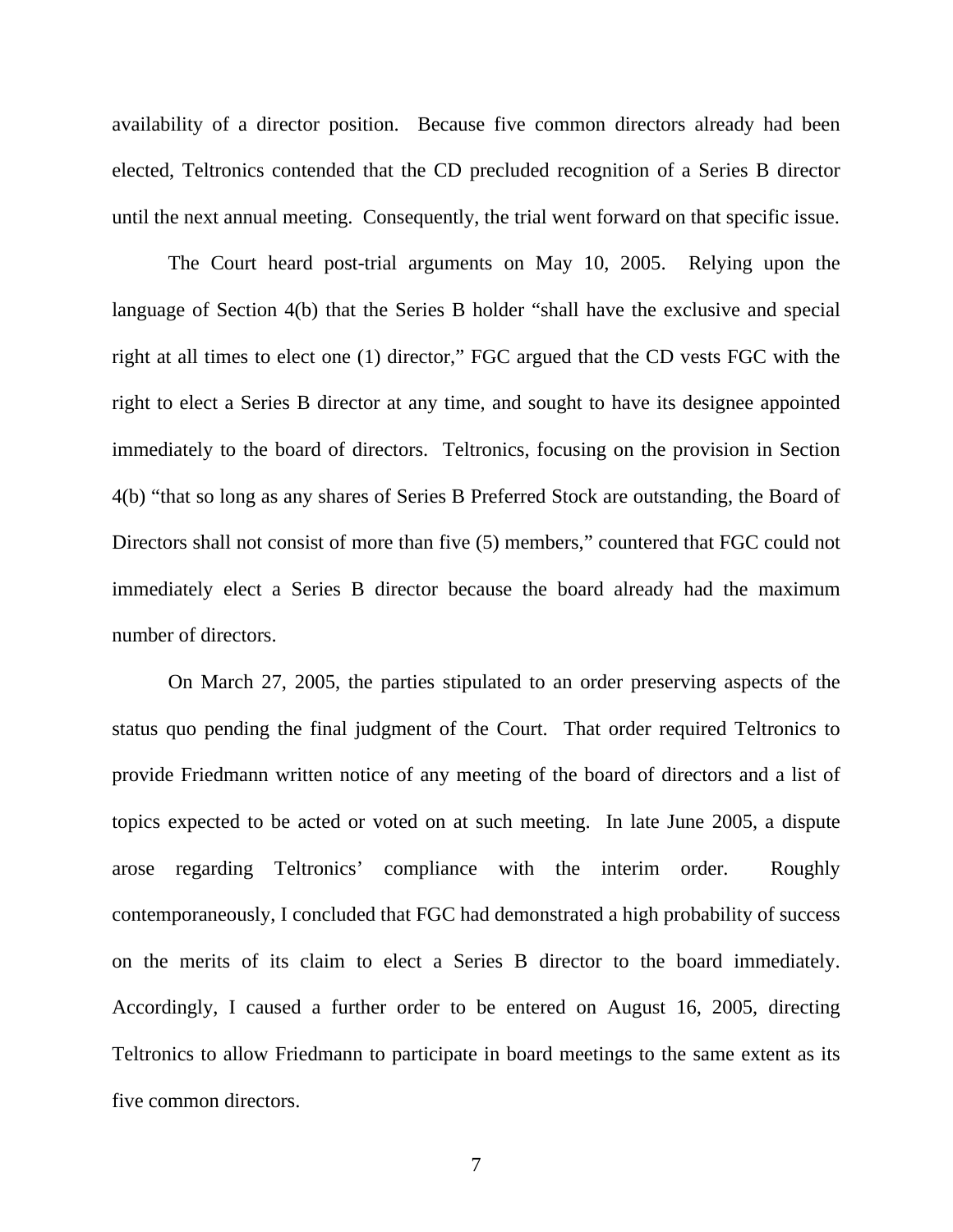In the Memorandum Opinion issued on September 14, 2005, I held that FGC was entitled to a declaratory judgment that it "had the right to elect Friedmann to the board in November 2004 and to have him promptly seated on the board" and that, in that circumstance, the common stockholders of Teltronics would have had the right to no more than four common directors on the board.<sup>11</sup> In the exercise of my discretion to fashion an appropriate equitable remedy, however, I declined to order Teltronics to immediately make FGC's Friedmann a director. In making that decision I had no reservations about FGC's right to elect a director, by written consent, at any time. Instead, I based my decision on several other factors. For example, the DGCL required Teltronics to have its next annual meeting soon (by October 28, 2005, at the latest). Among other things, I also was apprehensive that an order compelling the immediate addition of Friedmann to Teltronic's board would create a number of questions in terms of its corporate governance that would serve only to expose the company to unnecessary uncertainty, risk and expense during the brief period left before the 2005 annual meeting. Based on all the circumstances, I determined not to order Teltronics to immediately make Friedmann a director. Rather, I continued the August 16, 2005 preliminary injunction,  $12$ and ordered that FGC's designee officially take his place on the Teltronics board immediately following Teltronics' next annual meeting, at which the common stockholders could elect no more than four directors.

 $11$ 2005 Del. Ch. LEXIS 140, at \*33.

<sup>&</sup>lt;sup>12</sup> The Order of August 16, 2005 effectively expired when the Series B director formally took his position on the Teltronics board.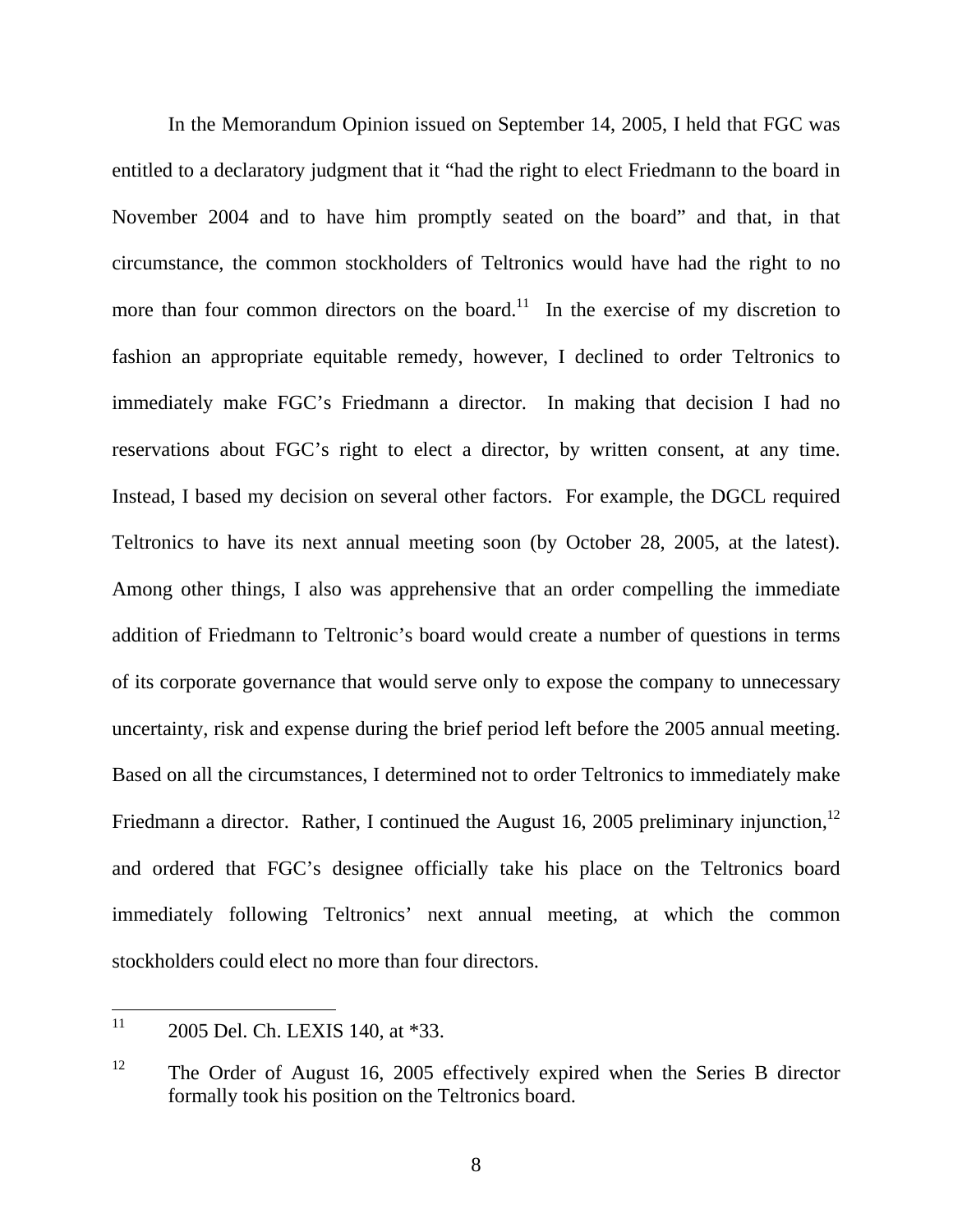After the Memorandum Opinion, FGC moved for attorneys' fees, or alternatively, indemnification. During argument on this motion, an issue arose as to whether the Complaint needed to be amended to cause the pleadings to conform to the issues and evidence presented at trial. Shortly thereafter, on April 21, 2006, FGC filed a motion to amend under Court of Chancery Rule 15(b) to add Friedmann as a plaintiff, assert a claim under 8 *Del. C.* § 225 to determine the validity of his election as a director and assert a claim for indemnification on behalf of Friedmann, as well as FGC. Teltronics opposed the motion. After briefing and argument, the Court granted the motion to amend in an oral ruling on August 24, 2006. FGC and Friedmann promptly filed their amended complaint and renewed the request for attorneys' fees and indemnification. The parties then filed supplemental memoranda on the amended request.

#### **II. ANALYSIS**

#### **A. Reimbursement of Fees Based on Exceptions to the American Rule**

Plaintiffs seek attorneys fees based on Teltronics' conduct before and during this litigation. As a general principle, Delaware follows the American Rule, under which each party must bear its own litigation expenses, including attorneys' fees.<sup>13</sup> The Court of Chancery, however, has recognized limited equitable exceptions to the rule under 10 *Del. C.* § 5106.<sup>14</sup> In fact, it is well established that this Court, in its discretion, may

<sup>13</sup> <sup>13</sup> *Abex, Inc. v. Koll Real Estate Group, Inc.*, 1994 Del. Ch. LEXIS 213, at \*61 (Dec. 22, 1994).

<sup>14</sup> *See, e.g., Judge v. City of Rehoboth Beach*, 1994 Del. Ch. LEXIS 55 (Apr. 29, 1994); *see generally* DONALD J. WOLFE, JR. AND MICHAEL A. PITTENGER, CORPORATE AND COMMERCIAL PRACTICE IN THE DELAWARE COURT OF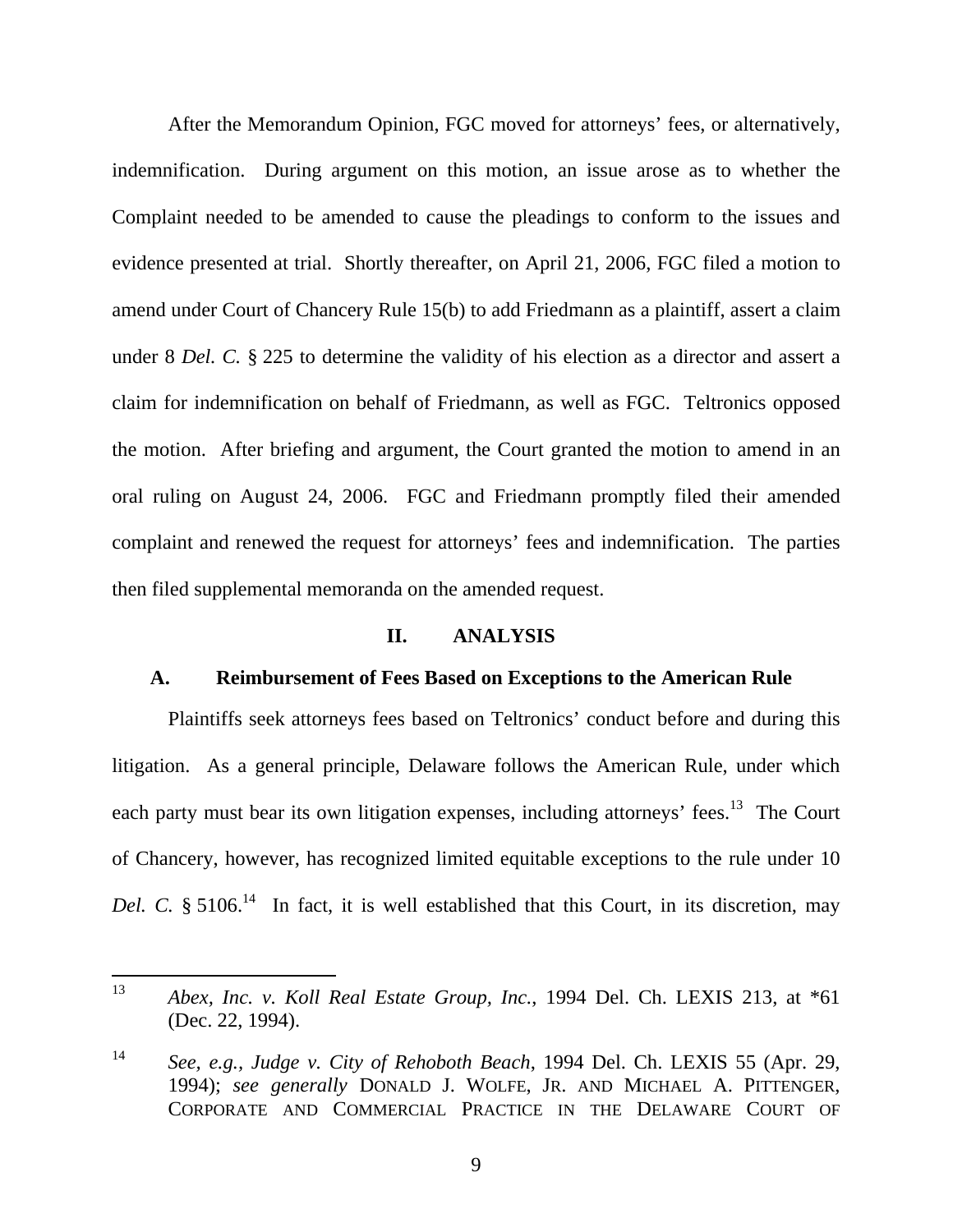award attorneys fees where equity so provides.<sup>15</sup> As the Court stated in *Judge v. City of Rehoboth Beach*, attorneys fees generally "can be awarded only when the party against whom the fees are assessed acted in bad faith, fraudulently, negligently, frivolously, vexatiously, wantonly or oppressively."16 The Court in *Judge* further observed that to constitute bad faith, for example, "the defendants' action must rise to a high level of egregiousness."17 Thus, determination of bad faith necessarily requires a fact-intensive inquiry18 to determine whether or not a litigant's actions extend beyond the realm of zealous advocacy.19

Of relevance here, courts have found that where a defendant's actions force a plaintiff to file suit to "secure a clearly defined and established right," that can evidence bad faith.<sup>20</sup> For example, in *Judge*, the Court awarded fees to plaintiffs because even

CHANCERY, § 13-3(b) (providing overview of the bad faith exception to the American Rule).

<sup>15</sup> 10 *Del. C.* § 5106 ("The Court of Chancery shall make such order concerning costs in every case as is agreeable to equity."); *Wilmington. Med. Ctr. v. Severns*, 433 A.2d 1047, 1049 (Del. 1981).

 $\overline{a}$ 

<sup>&</sup>lt;sup>16</sup> 1994 Del. Ch. LEXIS 55, at  $*5$  (citations omitted).

<sup>17</sup> *Id.*, at \*6. *See also In re Smith Trust*, 1999 Del. Ch. LEXIS 152 (July 23, 1999) (quoting *Arbitrium (Cayman Is.) Handels AG v. Johnston*, 1994 Del. Ch. LEXIS 213 (Dec. 22, 1994)).

<sup>18</sup> *Abex*, 1994 Del. Ch. LEXIS 213, at \*61-62.

<sup>19</sup> *Credit Lyonnaise Bank Nederland, N.V. v. Pathe Commc'n Corp.*, 1996 Del. Ch. LEXIS 157, at \*13-14 (Dec. 20, 1996).

<sup>20</sup> *McGowan v. Empress Entm't, Inc.*, 791 A.2d 1, 4 (Del. Ch. 2000); *Abex,* 1994 Del. Ch. LEXIS 213, at \*61; *see Barrows v. Bowen*, 1994 Del. Ch. LEXIS 164, at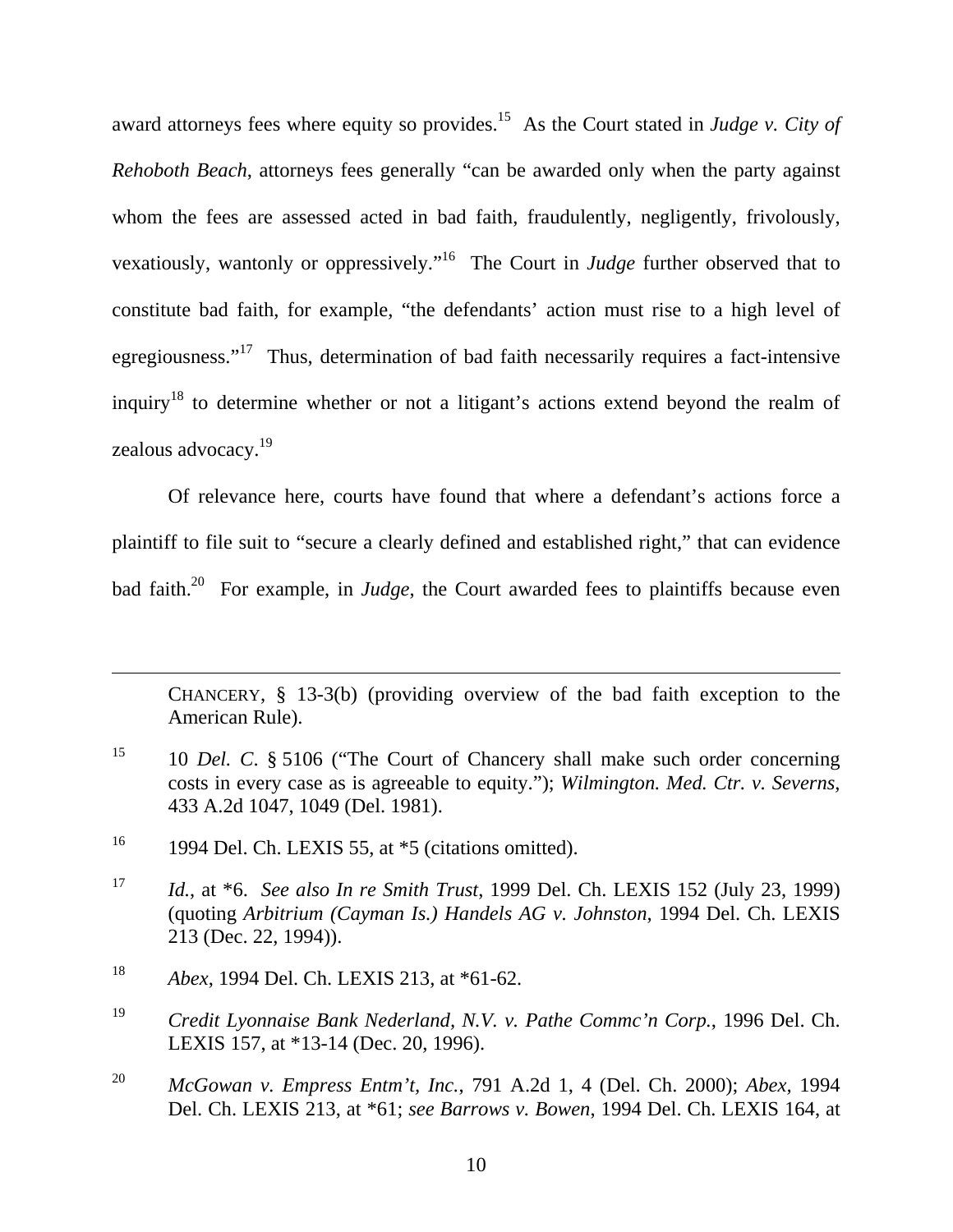though "the record show[ed] that defendants were faced with a mountain of evidence, including legal opinions, legal authority and judicial declarations" that demonstrated the weakness of their position, they still persisted and forced plaintiffs to take legal action to vindicate their legal rights. $^{21}$ 

Similarly, this Court found bad faith in *Carlson v. Hallinan*<sup>22</sup> in which a director of a corporation, Carlson, requested inspection of the company's books and records to research a potential breach of fiduciary duty. The defendants denied the request, despite knowing of Carlson's status as a director and his concomitant right to inspect when he made his request. In those circumstances, the Court found that the defendants' actions in forcing Carlson to file suit to vindicate that right evidenced bad faith.

Based on the briefing and argument, FGC's claim for attorneys' fees centers on two distinct sets of actions by Teltronics. The first involves Teltronics' refusal to register the transfer of the Series B stock from FINOVA to FGC. That refusal began in early October 2004, continued after FGC commenced this action on November 24, 2004 to

<sup>21</sup> 1994 Del. Ch. LEXIS 55, at  $*6-7$ .

 $\overline{a}$ 

<sup>22</sup> 2006 Del. Ch. LEXIS 58, at  $*104$  (Mar. 21, 2006)

<sup>\*3-4 (</sup>Sept. 7, 1994) (describing the situation where the cost of litigation was increased due to the bad faith conduct of the losing party).

Other states have adopted the same reasoning. The Rhode Island Supreme Court has opined that bad faith can be demonstrated when a defendant's obstinate refusal to grant a plaintiff her clear legal rights forces the plaintiff into a judicial forum to vindicate those rights. *Quill Co. v. A.T. Cross Co.*, 477 A.2d 939, 944 (R.I. 1984). Likewise, in New Hampshire, action by a defendant that necessitated judicial intervention to secure a clearly defined and established right was held to evidence bad faith. *Indian Head Nat'l Bank v. Corey*, 523 A.2d 70, 72 (N.H. 1986).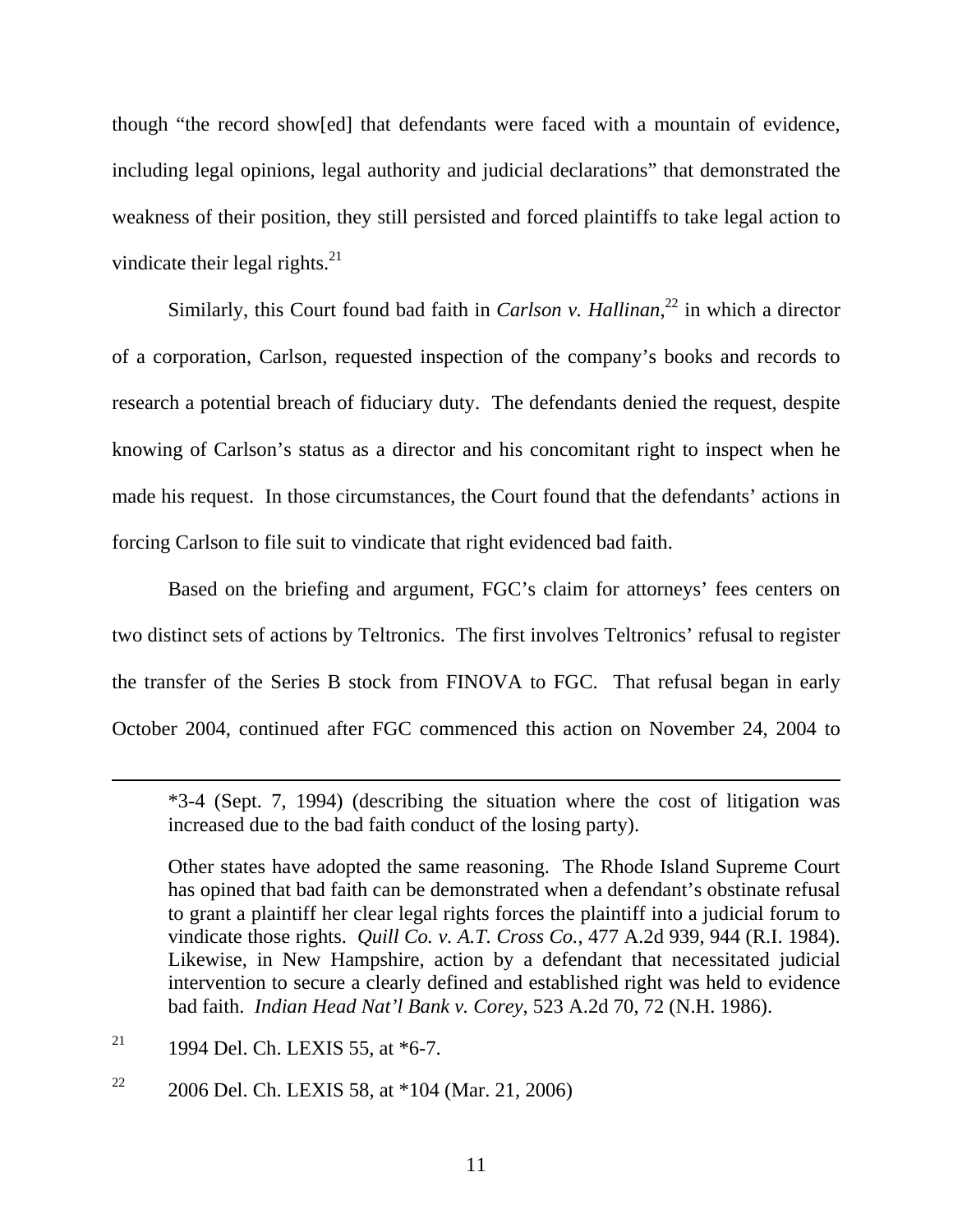compel such registration and did not end until approximately January 27, 2005, when Teltronics agreed to consent to a judgment requiring it to register the transfer. Teltronics did not agree to such a judgment until just before the trial in this case on February 2, 2005. The second set of actions pertains to Teltronics' vigorous efforts since at least January 27, 2005 to prevent FGC's principal, Friedmann, from assuming a seat on Teltronics board before its next annual meeting in late 2005. The Court will follow that same logical division in addressing FGC's arguments in favor of an award of attorneys' fees or indemnification against Teltronics.

### **B. Does Teltronics' Resistance to FGC's Efforts to Register the Transfer Warrant Making an Exception to the American Rule?**

FGC alleges that several actions taken by Teltronics to avoid registering FGC's ownership of the Series B stock caused FGC to incur substantial and needless costs and evidence bad faith. Among other things, FGC points to the fact that Teltronics raised ten affirmative defenses to FGC's requests to register the transfer of 12,625 Series B shares, but dropped all of those defenses on the eve of trial. In particular, FGC complains of Teltronics' ongoing refusal to accept a written opinion by FGC's counsel that the transfer satisfied all applicable state securities laws on the ground that it was too conclusory. FGC contends that Teltronics raised those defenses merely to delay (or avoid) registration of the Series B stock and Friedmann's election to the Teltronics' board.

FGC also contends that Teltronics' filing of an action in the United States Bankruptcy Court for the District of Delaware reflects bad faith. Specifically, FGC argues that by filing an adversary complaint in FINOVA's post-confirmation bankruptcy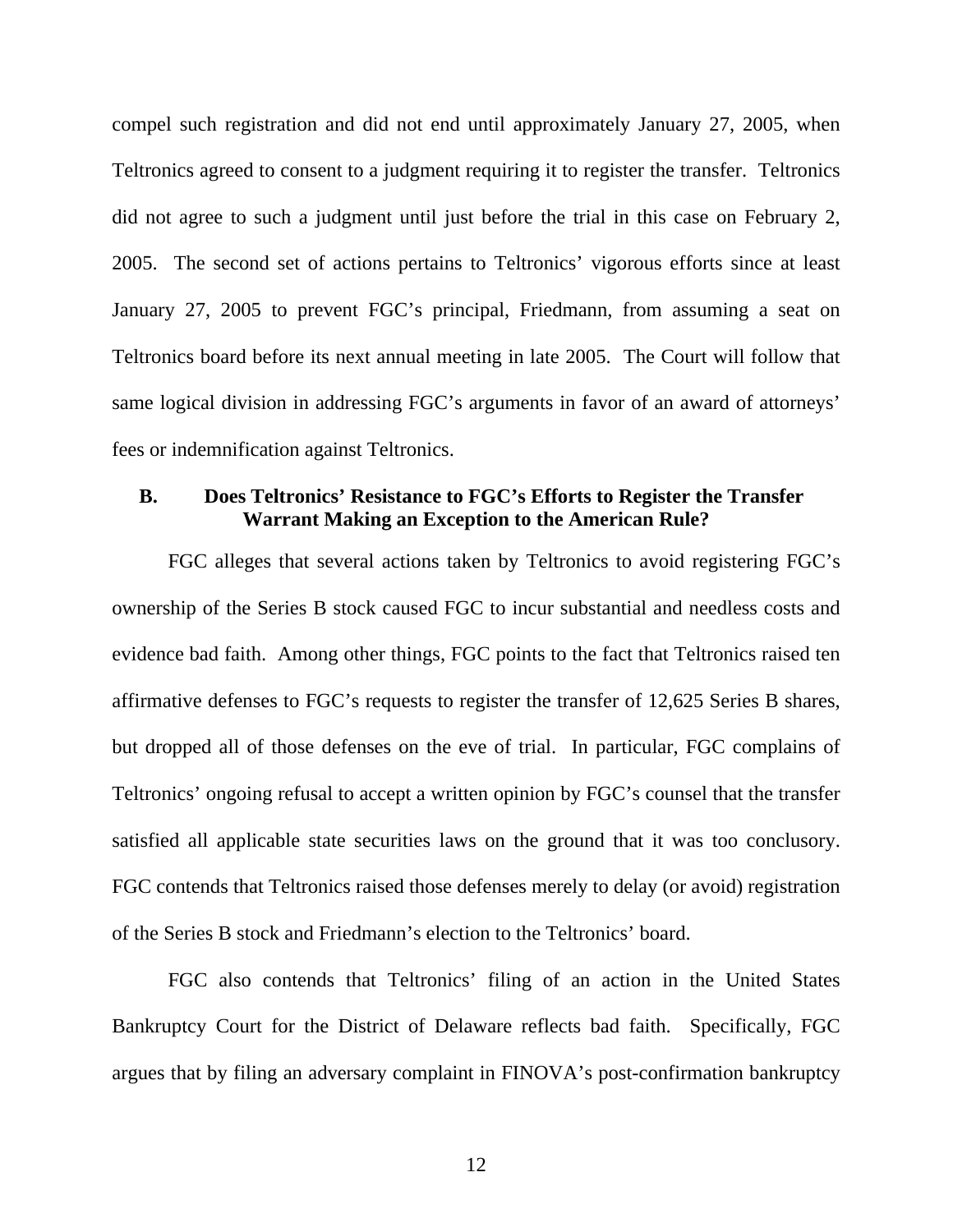action on November 23, 2004, eighteen minutes before FGC filed this case, Teltronics improperly sought to interfere with FGC's purchase of the Series B stock and its attendant right to place Friedmann on the board. According to FGC, Teltronics' later motion on December 20, 2004 to stay this action in the Court of Chancery pending the outcome of the bankruptcy action further demonstrates its bad faith purpose of delay. In that regard, FGC notes that within a few days after it filed its opposition to the motion to stay, Teltronics withdrew that motion and dropped the bankruptcy action. Finally, FGC argues that the factual and legal deficiencies of the bankruptcy action render it a "sham," "meritless and baseless."<sup>23</sup>

In addition, in January 2005, Teltronics moved to amend their Answer in the Chancery action to add a counterclaim for relief under the federal securities laws. FGC asserts that even cursory legal research would have revealed that the proposed counterclaim fell exclusively within federal jurisdiction. Indeed, when FGC raised this contention in a draft of the pretrial order, Teltronics promptly withdrew its motion to amend. Teltronics' actions, according to FGC, again resulted in unnecessary delay and expense.

Having carefully considered the parties' arguments, I find that FGC has not shown by clear evidence that Teltronics acted in bad faith in opposing registration of the transfer of the Series B stock until late January 2005. The actions FGC complains of do raise doubts about the propriety of Teltronics' intentions. Nevertheless, the relatively short

<sup>23</sup> See Pl.'s Mot. for Attorneys' Fees, and/or, Alternatively, Indemnification ("Pls." Mot. for Fees") at 12 and 16.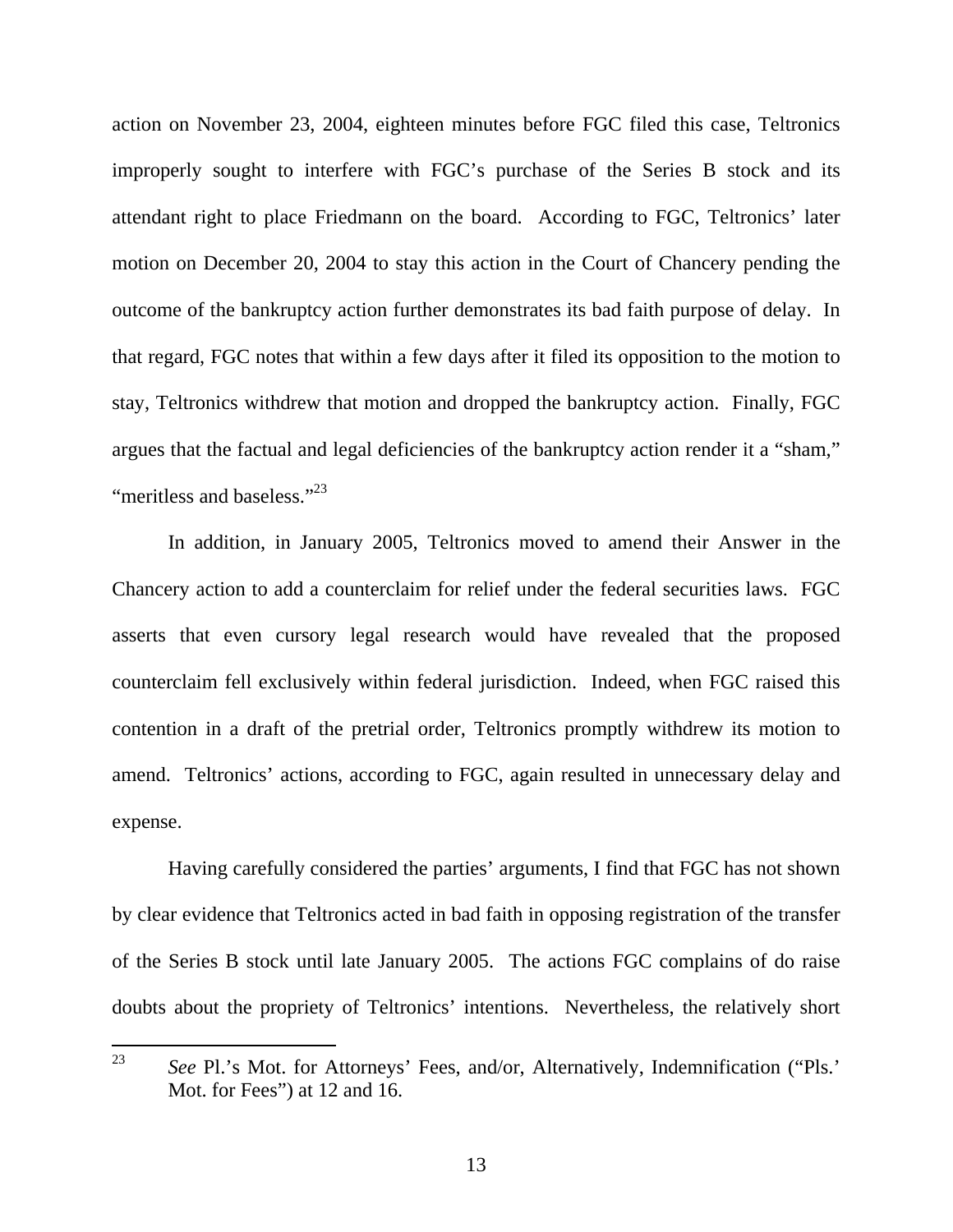period of time in which Teltronics' objections to registration were resolved and FGC's refusal to cooperate in voluntarily providing much of the additional information Teltronics sought to alleviate its professed concerns convince me that the circumstances are not so egregious as to warrant an award of attorneys' fees.

Although FGC complains that Teltronics asserted, but later dropped, ten affirmative defenses to registration,  $24$  the record does not clearly show that those defenses were frivolous. Several of the defenses, for example, relate to FGC's alleged failure to comply with federal and state securities laws. An important aspect of them was Teltronics' contention that a restrictive legend on the Series B stock required an opinion of counsel that the transfer complied with any applicable state securities law before the transfer could be effectuated. When FGC's attorney, Philip Kushner, presented the certificate representing the 12,625 shares of Series B stock to Teltronics for registration on or about October 5, 2004, he enclosed a legal opinion stating that the transfer did not require registration with the government and complied with any applicable state securities  $law<sup>25</sup>$ . Noting the conclusory nature of the opinion, Teltronics requested that FGC's counsel be more specific and identify the applicable state securities laws and the facts and legal reasoning underlying his conclusion. According to Teltronics, FGC never provided a revised opinion addressing the state securities questions, as requested. Through discovery in this action, however, Teltronics obtained additional information

<sup>24</sup> *Id.* at 9.

<sup>25</sup> *See* JX 22.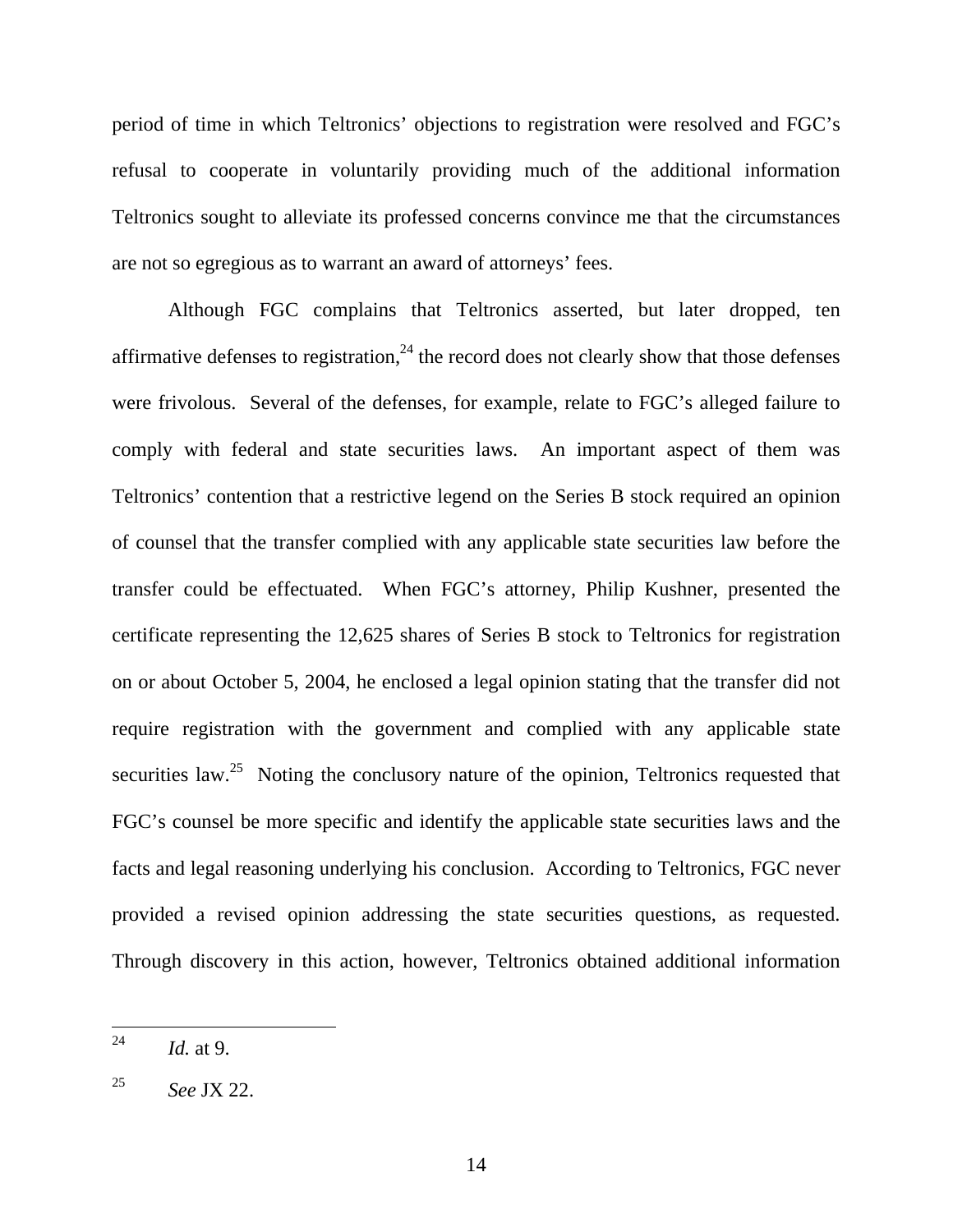from which it allegedly reached its own determination that the transfer did not present a problem under state securities law.<sup>26</sup> Thus, Teltronics abandoned its various affirmative defenses to registration relating to FGC's opinion and state securities law issues within approximately two months of the commencement of this action. In these circumstances, I cannot say that Teltronics acted in bad faith.27

 Based on the limited record before me, the same is true as to Teltronics' pursuit of a separate adversary proceeding in Bankruptcy Court, filed minutes before this action, and its short-lived attempt to stay this case pending resolution of the bankruptcy action. The complaint in the adversary proceeding, which named FGC and FINOVA as defendants, asserted that FINOVA'S confirmed plan of reorganization required it to maximize the value of its assets, including its securities portfolio, through an orderly liquidation. The complaint further alleged that Teltronics made an offer to purchase the Series B stock from FINOVA for more than FGC paid, and that FINOVA's effective rejection of that offer in favor of FGC violated the plan of reorganization.<sup>28</sup> Teltronics voluntarily dismissed the adversary proceeding in bankruptcy on January 27, 2005. FGC

<sup>26</sup> Teltronics contends that when it answered the original complaint, FGC had not provided Teltronics with material documents, such as the Purchase and Sale Agreement, which would have allowed Teltronics to conduct their own research immediately.

<sup>27</sup> *See Amer v. NVF Co.*, 1995 WL 54411, at \*3 (Del. Ch. Feb. 2, 1995) (even though certain asserted defenses were either abandoned or held to be without merit, the court found no bad faith).

<sup>&</sup>lt;sup>28</sup> When Teltronics took the challenged actions, it had not yet been provided with a copy of the purchase agreement between FGC and FINOVA.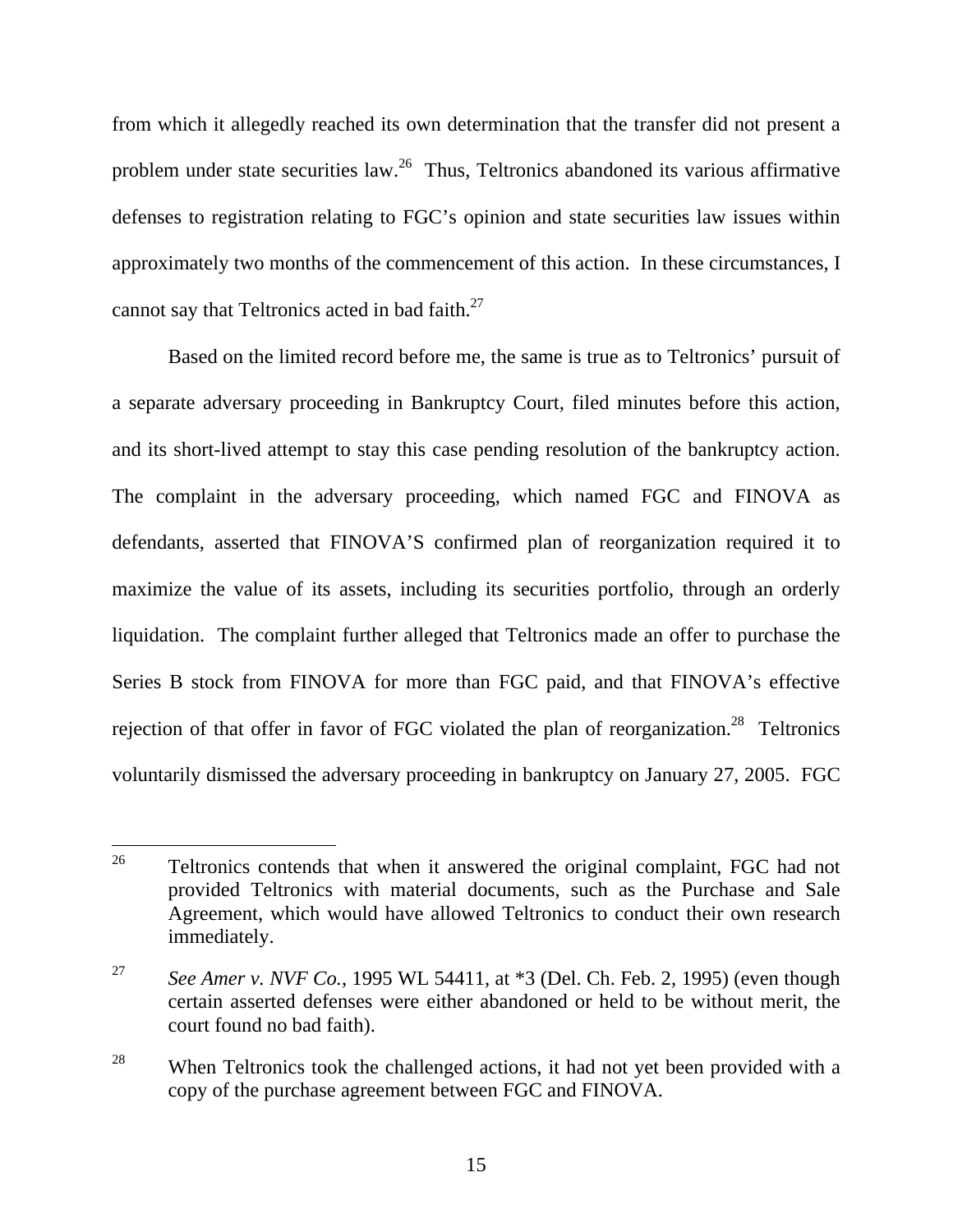argues that Teltronics' claim in the adversary proceeding had serious defects, such as a lack of standing. There appears to be at least a colorable basis for the claim, however, and the Bankruptcy Court was never called upon to assess its merits. Thus, I am not confident that Teltronics' claim was so lacking in merit as to constitute bad faith.

Teltronics did act carelessly in moving to amend its answer to add a counterclaim for a securities law violation seeking relief under the federal securities laws. FGC recognized this and noted in a draft pretrial order provided to Teltronics that the asserted claim was exclusively within the jurisdiction of the federal courts. Because Teltronics then promptly withdrew its motion to amend, however, this mistake was not sufficiently egregious or prejudicial as to warrant an award of attorneys' fees.

Accordingly, I do not find that the incidents FGC complains of regarding its claim for registration individually show bad faith. I also do not believe that those actions collectively rise to the high standard of the bad faith exception. The issues raised by FGC's original complaint and Teltronics' numerous defenses to it did not become tightly focused until after discovery and other pretrial activity. By then, the trial was imminent. The only issues remaining for trial involved the parties' competing interpretations of the Certificate of Designations and how it should be applied. Although Teltronics' pretrial actions do not justify making an exception to the American Rule, they do raise doubts about the good faith of Teltronics' continuing resistance to FGC's representative Friedmann's effort to take his seat on the Teltronics board.

The issue of the proper interpretation of the Certificate of Designations provision regarding the Series B director and Teltronics' related waiver argument did not become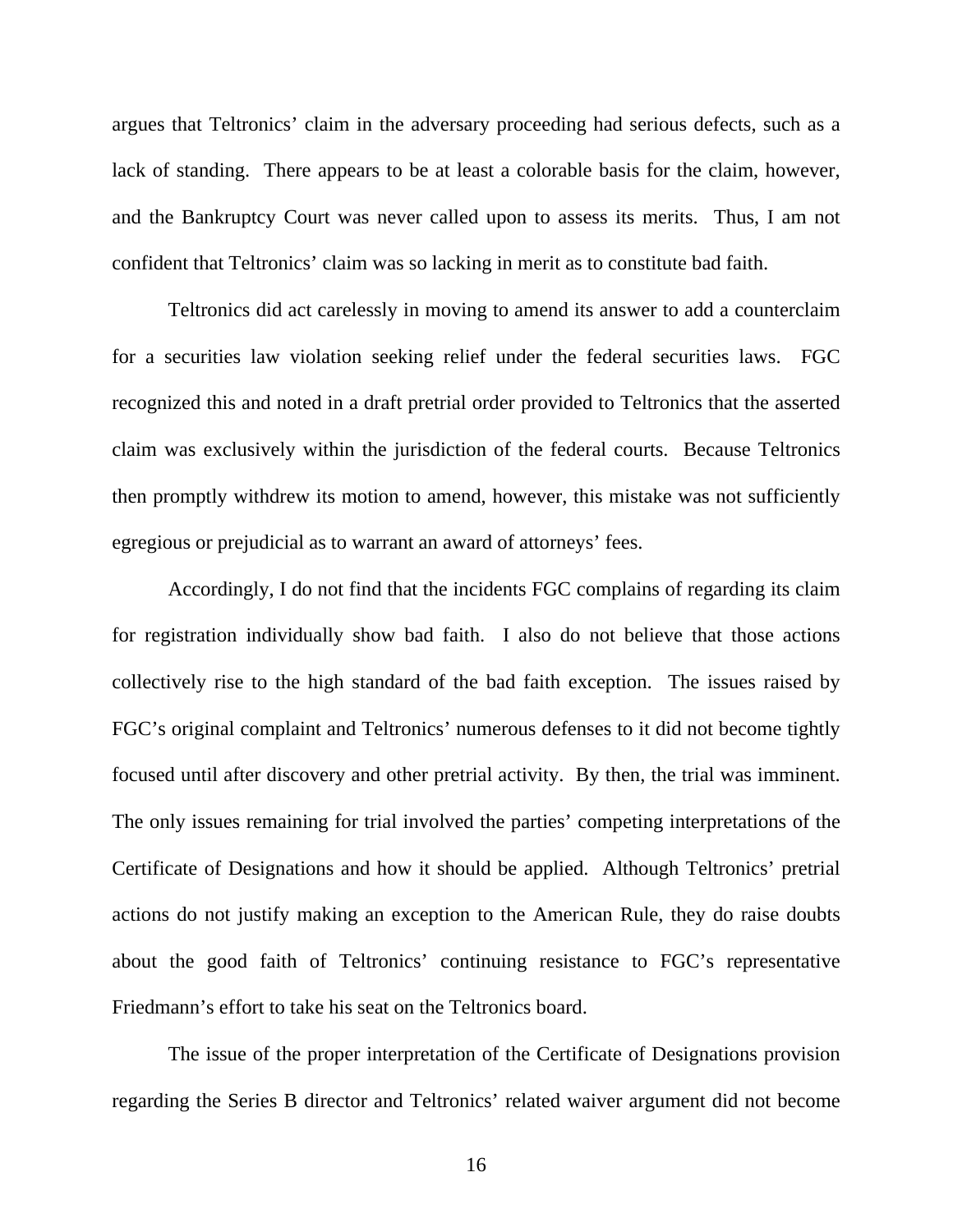the focus of this action until Teltronics dropped its affirmative defenses and counterclaim.29 Consequently, the proceedings pertaining to the Friedmann directorship are fairly segregable from the registration litigation. Thus, I will address separately whether Teltronics' conduct in the post-January 27, 2005 period merits an award of attorneys fees. Before doing so, however, I consider it useful to discuss FGC's and Friedmann's claim for indemnification.<sup>30</sup>

## **C. Indemnification under 8** *Del. C.* **§ 145**

In their Amended Complaint, both FGC and Friedmann claim they are entitled to indemnification for their litigation expenses under Section 145 of the DGCL and Teltronics' bylaws. Article IV, paragraph 1 of Teltronics' bylaws provides for indemnification to

> [e]very person now or hereafter serving as a director or officer of the corporation . . . in accordance with and to the fullest extent permitted by law for the defense of, or in connection with, any threatened, pending or completed action, suit or proceeding, whether civil, criminal, administrative, or investigative.<sup>31</sup>

<sup>29</sup> Indeed, the parties disputed whether FGC received adequate notice of those defenses before trial. *See, e.g.,* Pls.' Feb. 1, 2005 Mot. in Limine, at 1-2 (alleging that Teltronics did not identify its waiver defenses until January 24, 2005 for a February trial date). The Court ultimately allowed Teltronics to present its waiver defense, despite the relatively short notice. *FGC v. Teltronics*, 2005 Del. Ch. LEXIS 140, at \*27.

<sup>&</sup>lt;sup>30</sup> FGC does not argue for indemnification as it pertains to the registration of the Series B stock independently of the directorship issue. Rather, its arguments appear to be subsumed in the arguments as to Friedmann in his capacity as a constructive director pursuant to the Memorandum Opinion. These issues are addressed below.

 $31$  JX 2 at 64-65, Art. IV, 1.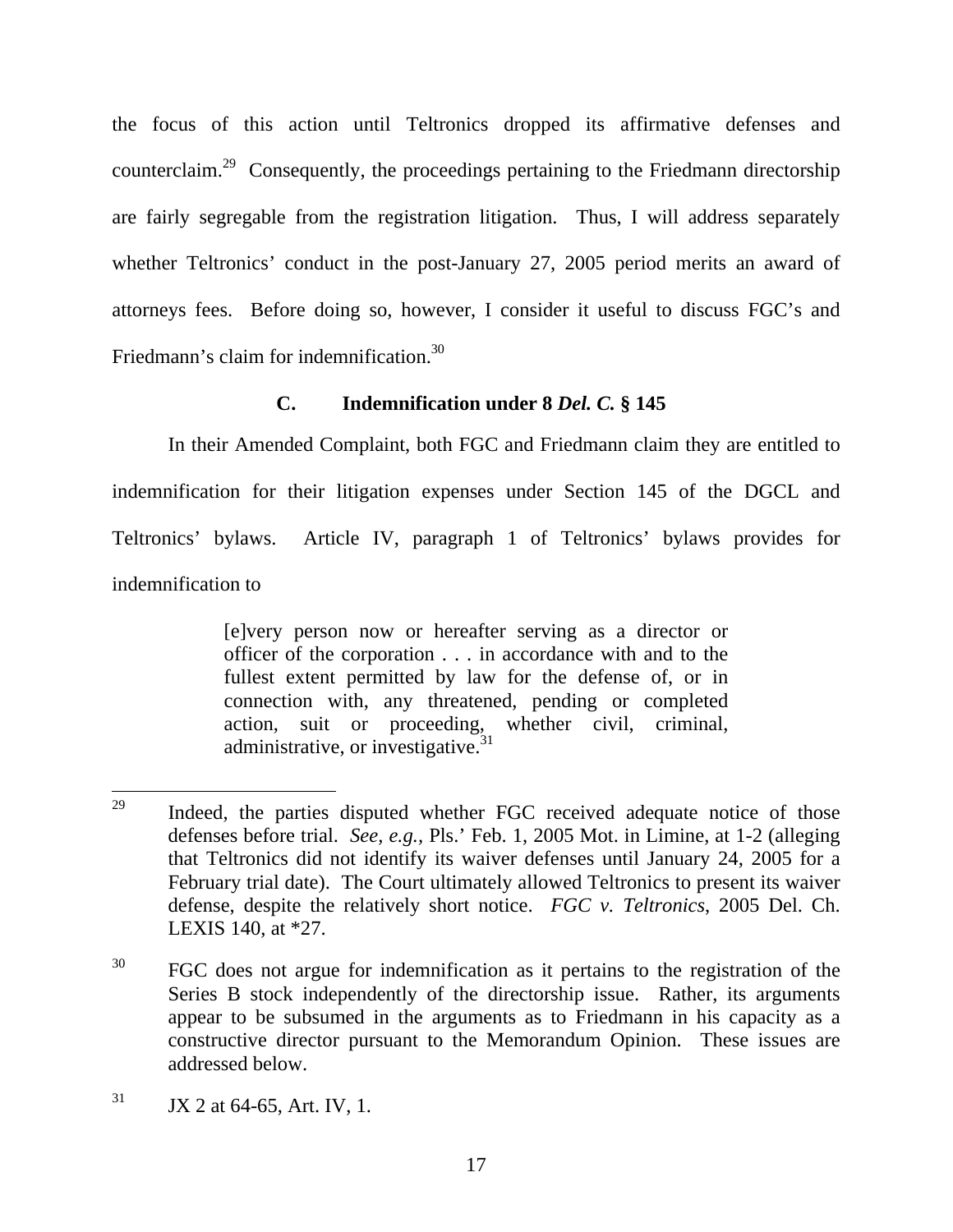The bylaws track the statutory predicate for, and do not further expand, the right to indemnification. No party contends that the bylaws enlarge or modify the indemnification rights authorized by Section 145. Therefore, the Court need not analyze the bylaws separately, since they extend as far as Section 145 reaches.

## **1. Indemnification under 8** *Del. C.* **§ 145**

## **a. Brief overview of Section 145**

Plaintiffs contend that they are entitled to indemnification under subsections

145(a) - (c) of the DGCL. In pertinent part, these subsections provide:

(a) A corporation may indemnify any person who was or is a party or is threatened to be made a party to any threatened, pending or completed action, suit or proceeding, whether civil, criminal, administrative or investigative (other than an action by or in the right of the corporation) by reason of the fact that he is or was a director, officer, employee or agent of the corporation . . . against expenses (including attorneys' fees), judgments, fines and amounts paid in settlement actually and reasonably incurred by him in connection with such action, suit or proceeding if he acted in good faith and in a manner he reasonably believed to be in or not opposed to the best interests of the corporation . . . .

(b) A corporation may indemnify any person who was or is a party or is threatened to be made a party to any threatened, pending or completed action or suit by or in the right of the corporation to procure a judgment in its favor by reason of the fact that he is or was a director, officer, employee or agent of the corporation . . . against expenses (including attorneys' fees) actually and reasonably incurred by him in connection with the defense or settlement of such action or suit if he acted in good faith and in a manner he reasonably believed to be in or not opposed to the best interests of the corporation . .

(c) To the extent that a director, officer, employee or agent of a corporation has been successful on the merits or otherwise in defense of any action, suit or proceeding referred to in

. .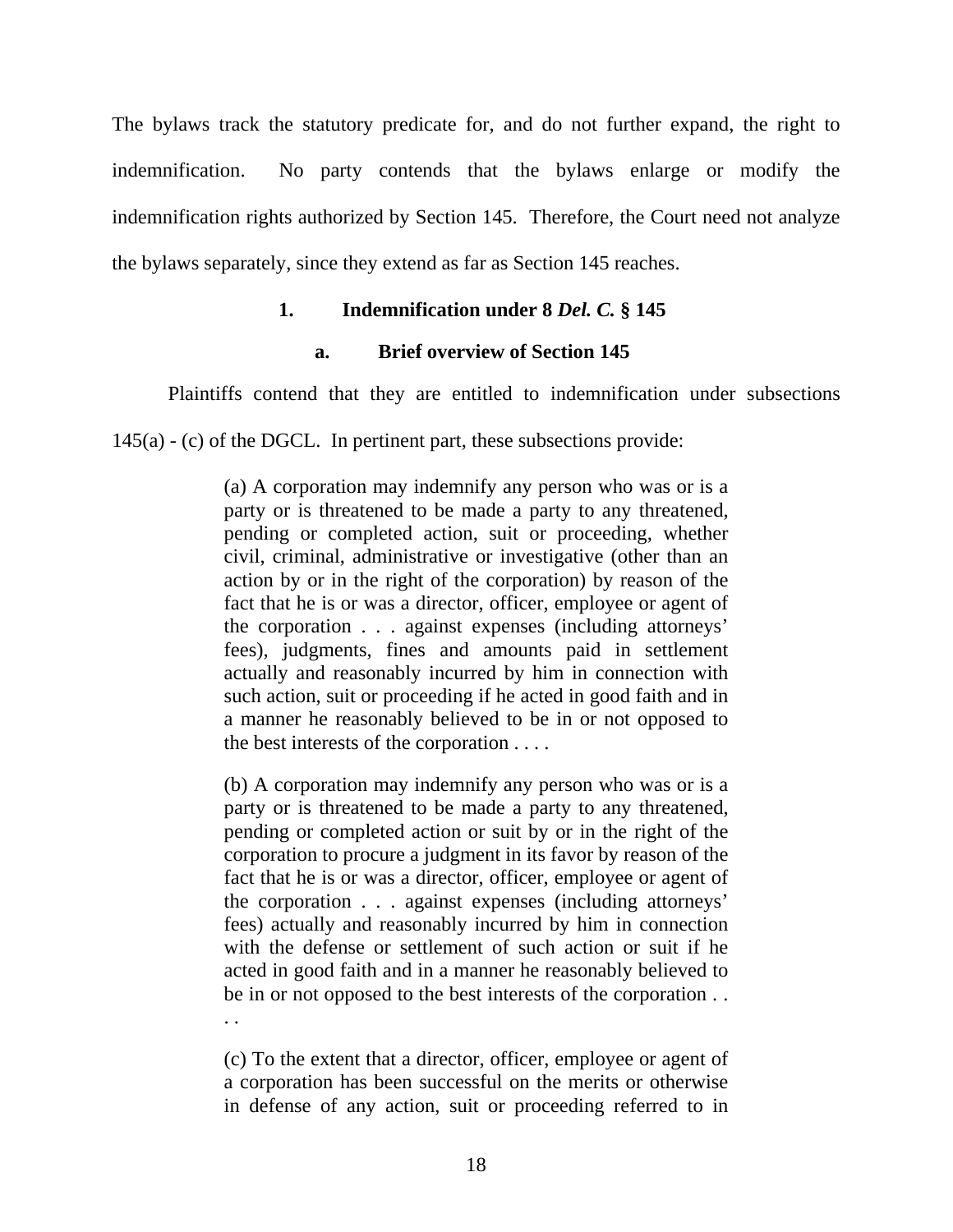subsections (a) and (b) of this section, or in defense of any claim, issue or matter therein, he shall be indemnified against expenses (including attorneys' fees) actually and reasonably incurred by him in connection therewith.<sup>32</sup>

In layman's terms, Section 145 provides a two-part test that gives "vindicated directors and others involved in corporate affairs a judicially enforceable right to indemnification."<sup>33</sup> First, the proceeding must fall under subsection (a) or (b). Subsection (a) applies to third party proceedings other than those by or in the right of the corporation that exist "by reason of the fact" that the party seeking indemnification is or was a director, officer, employee or agent of the corporation.<sup>34</sup> Subsection (b) permits statutory indemnification if the action is "by or in the right of the corporation to procure a judgment in its favor by reason of the fact" that the indemnitee holds or held one of the enumerated positions. $35$  In both subsections 145(a) and 145(b), the movant must have acted in good faith and reasonably believed that her actions would be in or not opposed to the best interests of the corporation. For a proceeding referred to in either subsection (a) or (b), subsection (c)

 $32$ 32 DEL. CODE ANN. tit. 8, § 145(a), (b), (c) (2001). S*ee also Green v. Westcap Corp. of Delaware*, 492 A.2d 260, 264-65 (Del. Super. 1985) (summarizing each of these provisions).

<sup>33</sup> *Merritt-Chapman & Scott Corp. v. Wolfson*, 264 A.2d 358 (Del. Super. 1970).

<sup>34</sup> DEL. CODE ANN. tit. 8, § 145(a) (2001). Subsection (a) also permits indemnification of a party who is serving at the request of the corporation as a director, officer, employee or agent of another corporation. *See id.; VonFeldt v. Stifel Fin. Corp.*, 714 A.2d 79, 84 (Del. 1998).

<sup>&</sup>lt;sup>35</sup> DEL. CODE ANN. tit. 8,  $\S$  145(b) (2001).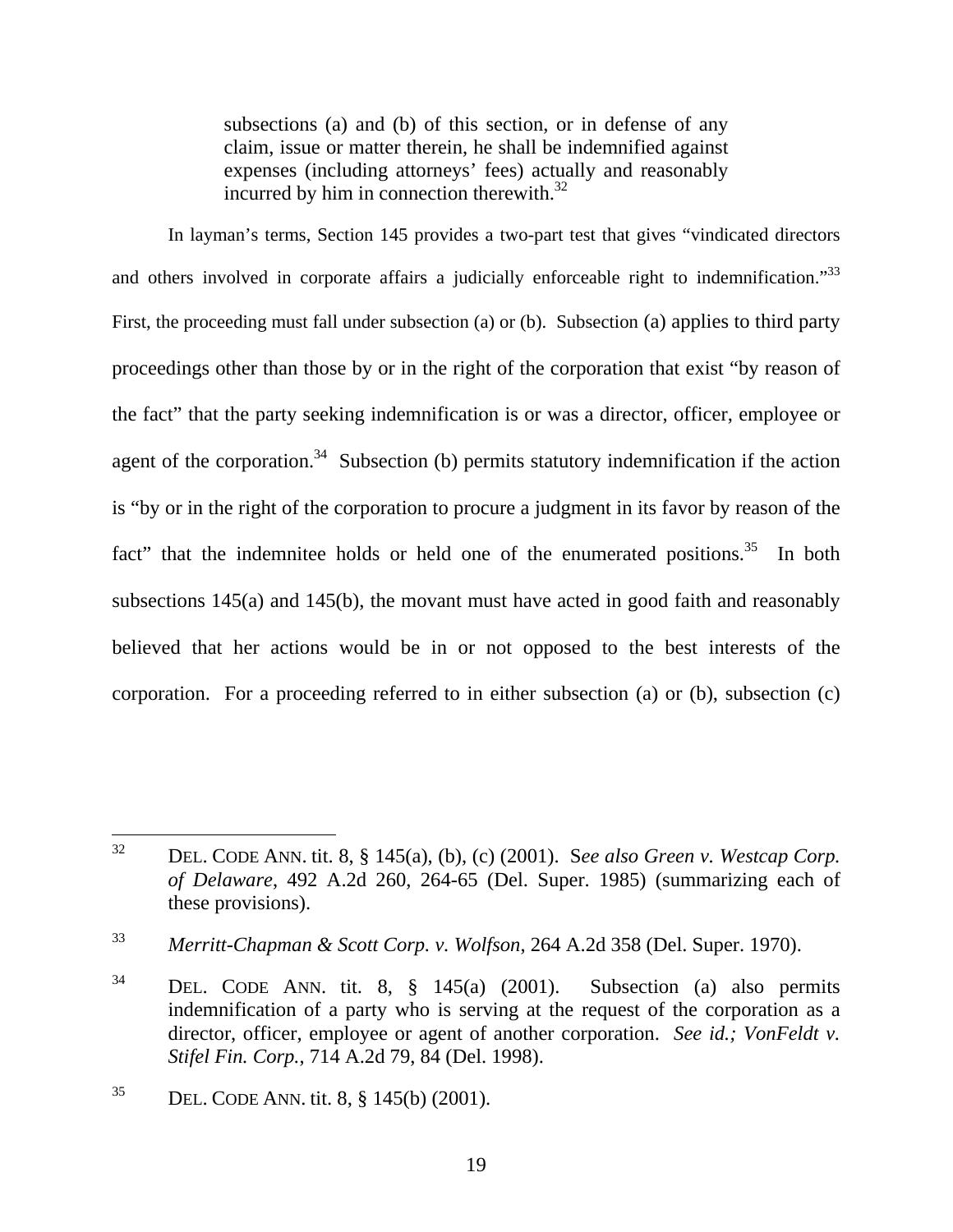grants an absolute right of indemnification to the movant, provided that he has been successful on the merits or otherwise.<sup>36</sup>

Teltronics argues that Friedmann did not succeed on his claim under 8 *Del. C.* § 225 for a determination that he was a properly elected director of Teltronics. It contends that "there was no finding in this case who, among competing claimants, properly held the directorship."<sup>37</sup> In my opinion, Teltronics' position demonstrates an obstinate failure to heed the Court's rulings and a willingness to seize upon the most hypertechnical arguments to thwart FGC and Friedmann's efforts to enforce their rights. A fair reading of the Memorandum Opinion shows that Friedmann did succeed "on the merits or otherwise" in proving the validity of his election or appointment to the board. Additionally, the Court later granted, over Teltronics' objection, Plaintiffs' motion to amend the Complaint to conform to the evidence presented at trial by adding Friedmann as a party and claims for relief under Section 225 and the indemnification statute. In fact, as I noted on more than one occasion during the course of this litigation, Friedmann most likely had the clearest right to hold office among those who Teltronics calls the

<sup>36</sup> <sup>36</sup> *Green*, 492 A.2d at 265 (quoting S. Samuel Arsht & Walter K. Stapleton, *Delaware's New General Corporation Law: Substantive Changes*, 23 BUS. LAW. 75, 80 (1967)); *Cochran v. Stifel Fin. Corp.*, 2000 WL 1847676, at \*9 (Del. Ch. Dec. 13, 2000), *aff'd in part, rev'd in part on other grounds*, 809 A.2d 555 (Del. 2002). *See also Perconti v. Thornton Oil Corp.*, 2002 Del. Ch. LEXIS 51, at \*10 (Del. Ch. May 3, 2002) ("Under 8 *Del. C.* § 145(c), an officer or director who meets the requirements of the statutory provision has an absolute right to indemnification."); *accord Shearin v. E.F. Hutton Group, Inc.*, 652 A.2d 578, 593 (Del. Ch. 1994).

<sup>37</sup> *See* Def.'s Br. in Opp. to Pls.' Am. Mot. for Att'ys' Fees, and/or, Alternatively, Indemnification ("Def.'s Br.") at 45-46.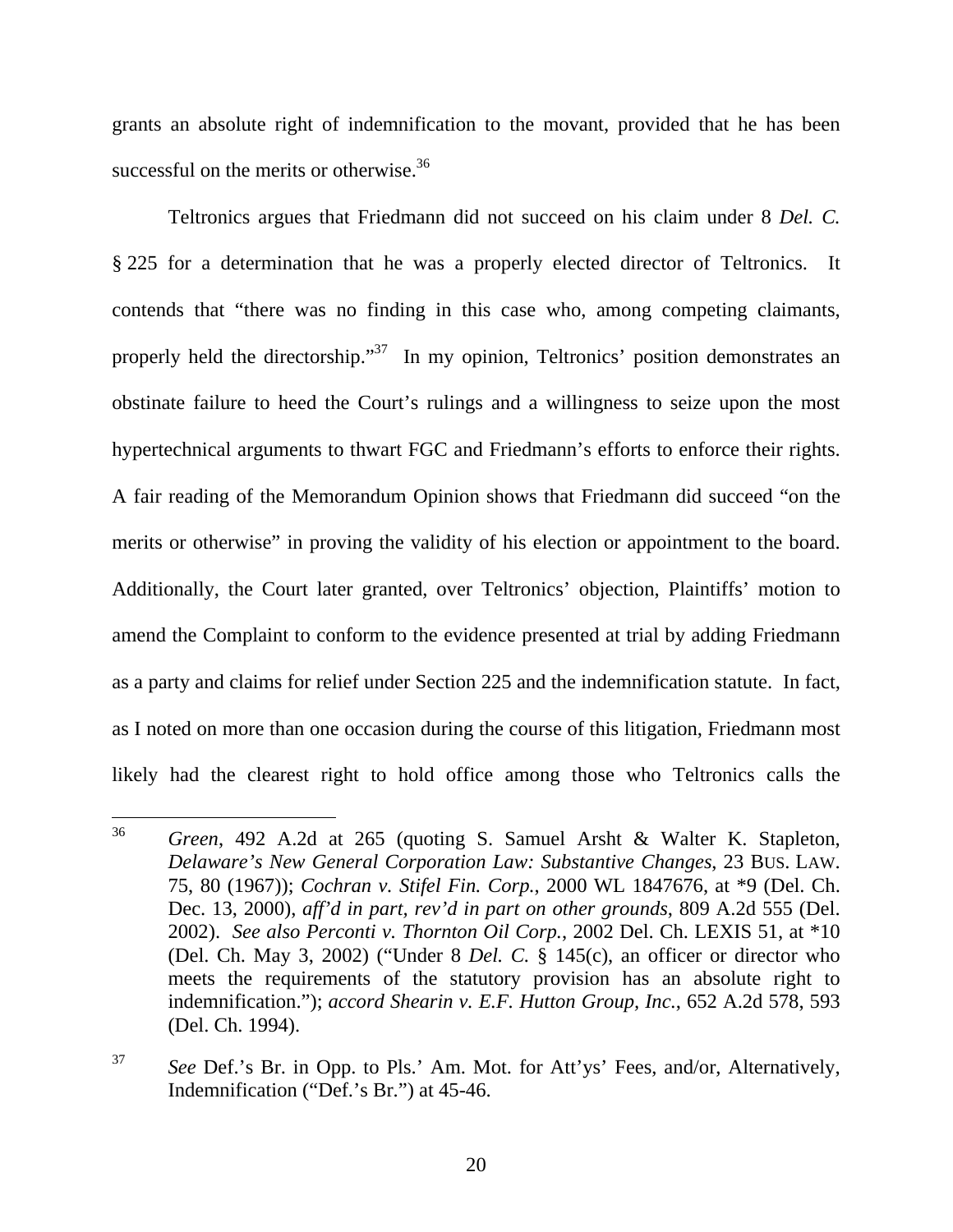"competing claimants" to directorships. As explained in the Memorandum Opinion,  $38$  I did not order Teltronics to make Friedmann a director immediately only in the exercise of my equitable discretion to fashion an appropriate remedy for Teltronics' misconstruction of the Certificate of Designations. In particular, I deferred making Friedmann a *de jure* director as an accommodation to Teltronics based on a concern that doing so might create significant uncertainty, risk and expense in terms of the legitimacy of the other directors' positions. Thus, I reject as frivolous Teltronics' argument that Plaintiffs did not meet the success on the merits requirement of  $\S$  145(c), and turn to whether this case satisfies either  $\S$  145(a) or (b).

#### **b. The case law interpretation of Section 145**

Most of the case law on indemnification focuses on the extent of statutory indemnification of actions by current or former directors. There does not appear to be any case that explicitly addresses whether the current or former director requirements can be met by a party who has not previously been a director and successfully obtains a determination of the validity of his election as a director in a § 225 proceeding. Nevertheless, FGC contends that the case law supports the proposition that corporations must pay the litigation expenses of those who successfully defend their right to hold office. Specifically, Plaintiffs rely on the following cases: *Essential Enterprises Corp. v.* 

38 38 2005 Del. Ch. LEXIS 140, at \*34.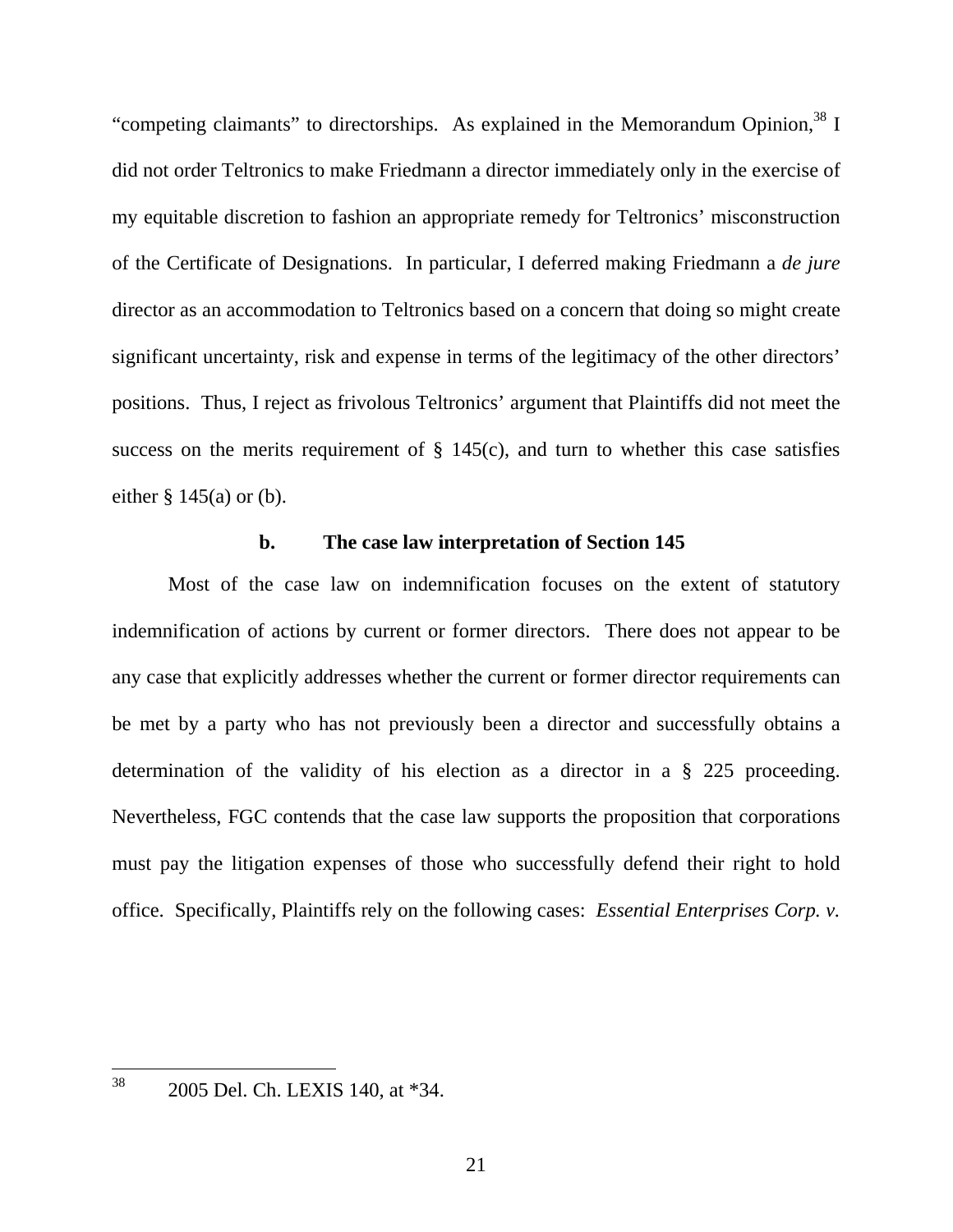*Automatic Steel Products, Inc.*, <sup>39</sup> *Hibbert v. Hollywood Park, Inc.*, 40 and *May v. Bigmar, Inc.41*

Before examining the cases cited by FGC, I first consider the language of the statute. Both subsections 145(a) and (b) require that the person seeking indemnification be or have been a party to a pending action "by reason of the fact that he is or was a director, officer, employee or agent of the corporation." Teltronics contends that neither FGC nor Friedmann was a director, officer, employee or agent of Teltronics during the time period relevant to this case.<sup>42</sup> In other words, Friedmann was not a present or former director of Teltronics when his claims were litigated. In addition, Teltronics argues that, even if Friedmann were deemed to have been a director as of November 2004, when FGC first executed a written consent, this action was not brought "by reason of" his position as a director of the company.

Unlike this case, the party seeking indemnification in each of the cases cited by Friedmann for the broad proposition that "individuals that are successful in a contested election of directors action under Section 225 are required to be indemnified under Section 145(c) of the DGCL<sup> $,43$ </sup> was already a director or officer at the time of the

<sup>39</sup> 164 A.2d 437 (Del. Ch. 1960).

 $^{40}$  457 A.2d 339 (Del. Ch. 1983).

 $^{41}$  838 A.2d 285 (Del. Ch. 2003).

<sup>&</sup>lt;sup>42</sup> Friedmann did not formally become a director until the time of the 2005 annual meeting.

<sup>43</sup> *See* Pls.' Reply Br. in Support of Their Amended Mot. for Att'ys' Fees or Indemnification ("Pls.' Reply Br.") at 5.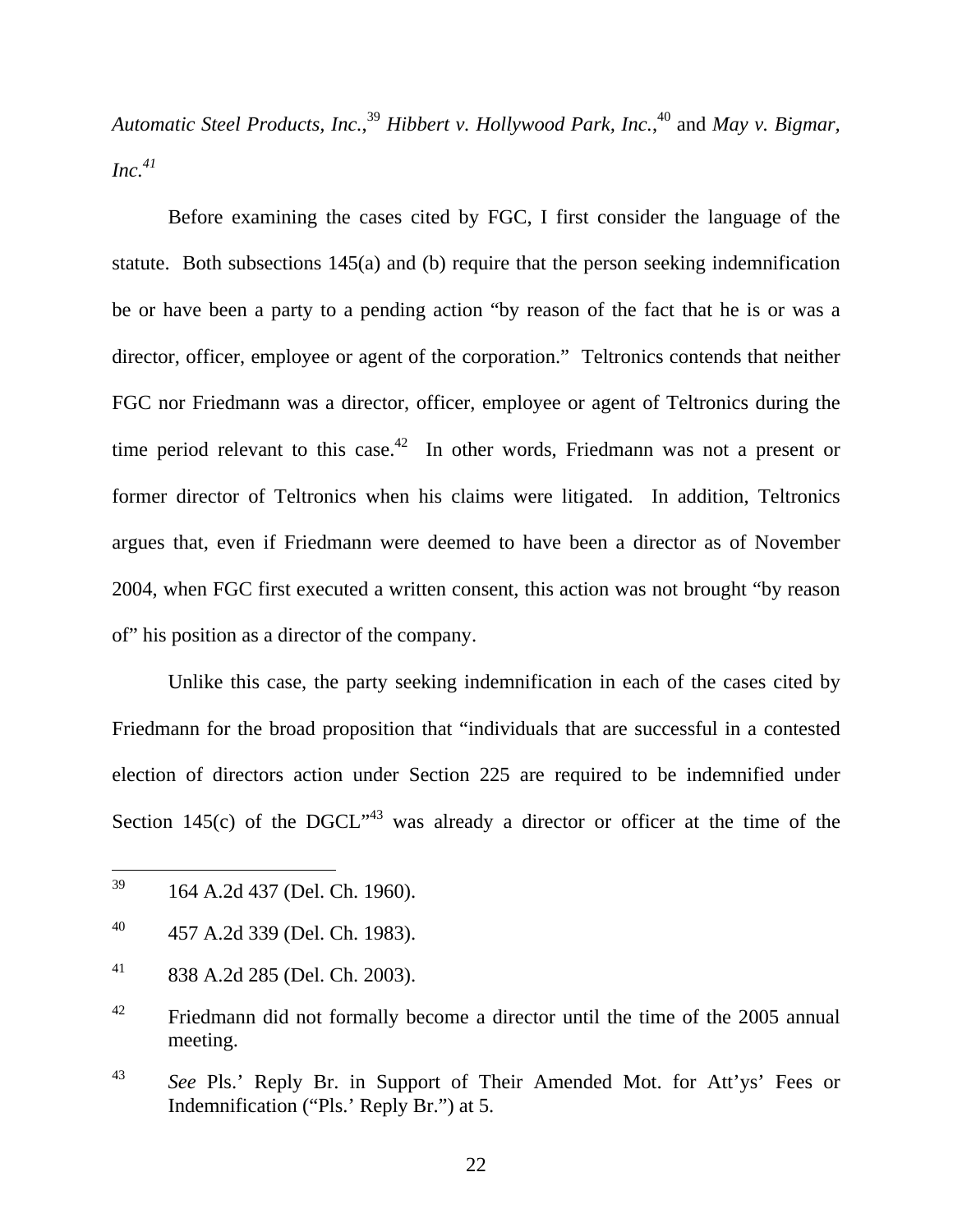contested election. The *Essential Enterprises* case involved a precursor of the current indemnification statute, but the relevant language is similar. There, a majority stockholder had sought to remove three individual defendants from office, but they successfully defended against that action. In granting those defendants indemnification, the court stated: "When the statute is read literally the defendants come within its four corners because they defended an action in which they were made parties defendant by reason of the offices which they held in the corporation."<sup>44</sup>

In *Hibbert*, the plaintiffs who sought indemnification were former directors who lost a reelection campaign to a competing faction of the old board. The reelection campaign stemmed from differences of opinion on corporate policy.<sup>45</sup> While they were directors, the *Hibbert* plaintiffs had filed a suit in California against some of the competing directors seeking to postpone the shareholders' meeting, prevent the defendant directors from interfering with the audit committee and compel them to attend board meetings. They later sued the same defendants in federal court in California, for using false and misleading proxy material. Both suits were unsuccessful. Thereafter, the *Hibbert* plaintiffs filed an action for indemnification in Delaware claiming that the corporations' bylaws mandated payment of their expenses in the California litigation. The directors elected to the new board challenged this claim, contending that the word

<sup>44</sup> 44 164 A.2d at 440.

 $45$  457 A.2d at 344.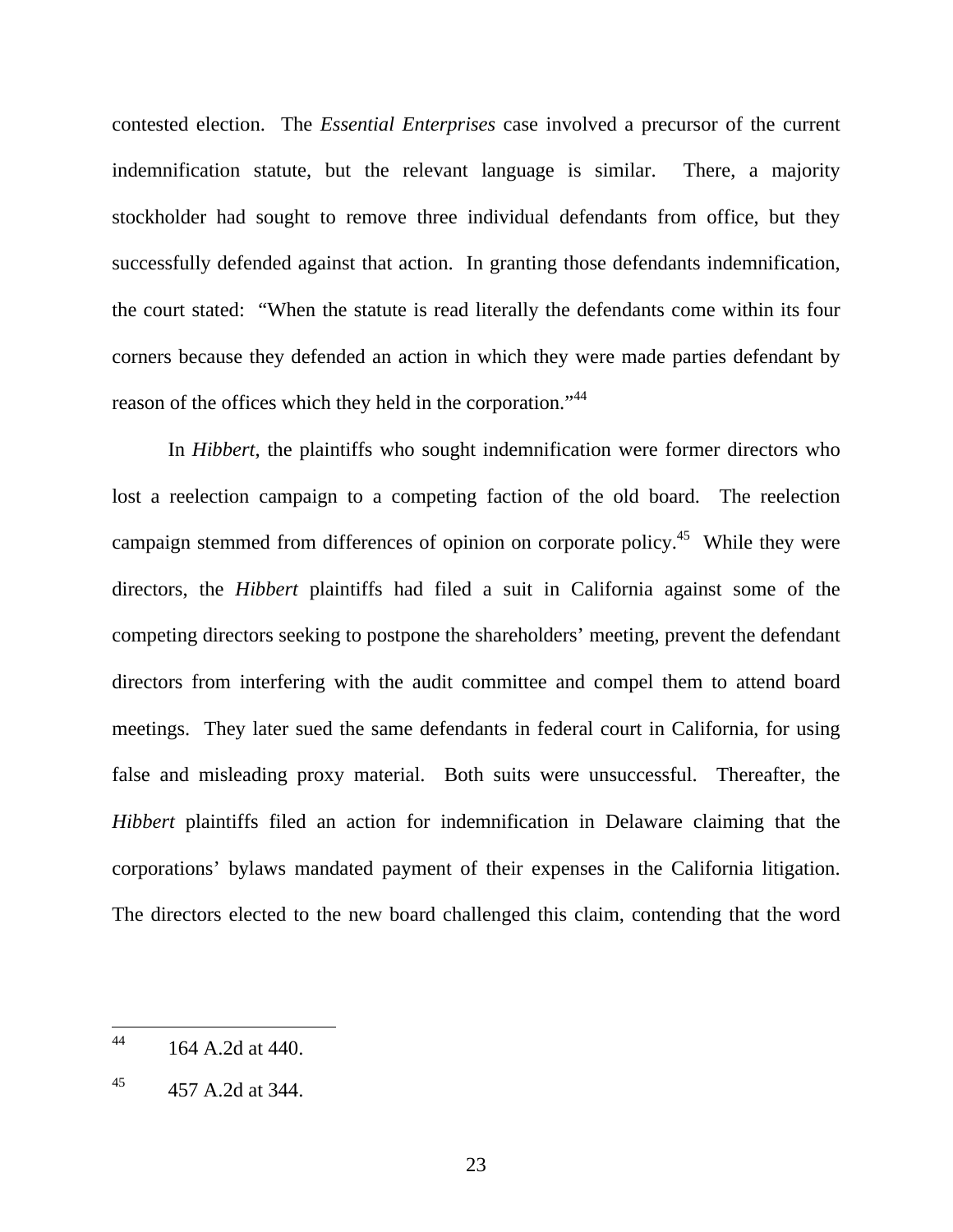"party" and the phrase "by reason of the fact" limited indemnification to defendants only.46

The Delaware Supreme Court rejected such a narrow interpretation of indemnification, instead focusing on whether the plaintiffs acted out of a duty they had because of their roles with the corporation. The court framed the issue as whether "a director who is a plaintiff in a suit initiated by him because of his position as a director should be indemnified."47 In granting indemnification to these directors in *Hibbert*, the court stated:

> Plaintiffs, through the California litigation, sought to compel the defendant directors to attend board meetings and to protect the independence of the board's internal auditing procedures. We can not say that such litigation was entirely initiated without regard to any duty the plaintiffs might have had as directors. In short, those lawsuits served, as we see it, to uphold the plaintiffs' "honesty and integrity as directors."<sup>48</sup>

Thus, the Supreme Court held that the term "party" in the bylaws refers to the plaintiff or the defendant in a lawsuit, and that the entire phrase "is broad enough to include an individual who acts as an intervenor or *amicus curiae* in any particular case."<sup>49</sup>

As noted by this Court in a subsequent case, the Supreme Court in *Hibbert* "gave considerable weight to the fact that the plaintiff-directors brought suit, at least in part, to

<sup>46</sup> *Id.* at 342. The language of the *Hibbert* opinion focuses on the wording of the bylaw; for all purposes relevant to this case, however, the bylaw tracks the statute.

<sup>47</sup> *Id.* at 343.

<sup>48</sup> *Id.* at 344.

<sup>49</sup> *Hibbert*, 457 A.2d at 344.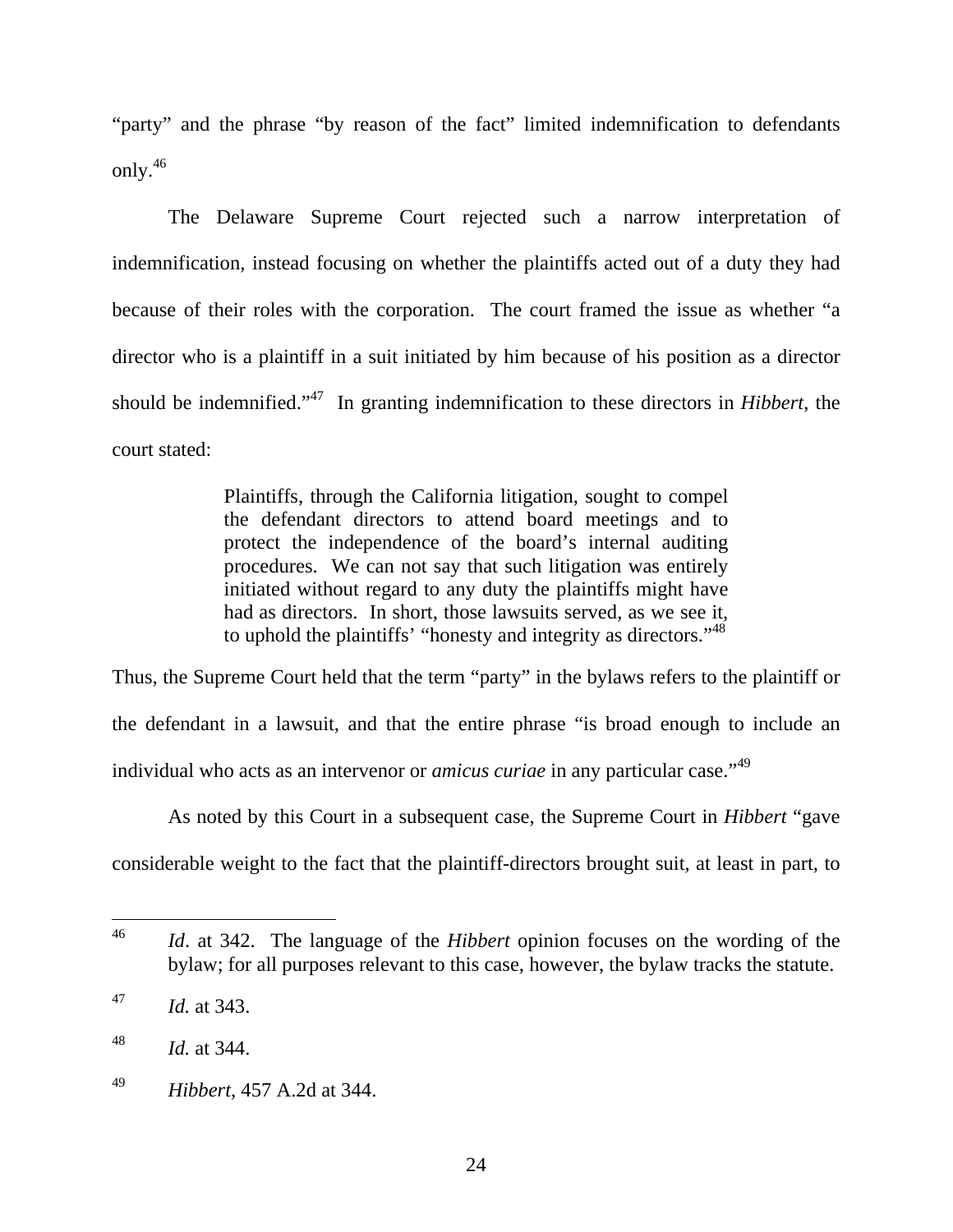fulfill their own fiduciary obligation to the corporation."<sup>50</sup> In *Shearin v. E.F. Hutton Group*,<sup>51</sup> a plaintiff employee claimed various contractual breaches by her employer in connection with her termination. The employee sought to add a claim of indemnification under the company's bylaws and Section 145 on the ground that she was a "party" to the litigation "by reason of the fact" of her position as an employee.<sup>52</sup>

The court rejected a broad-brush application of indemnification to individuals based solely on their holding a title or position enumerated in the statute. Rather, the court inquired first whether the expenses in question had been incurred in connection with a covered proceeding as described in subsection (a) or (b) of Section 145. Chancellor Allen further held that when the claimant was a plaintiff the proceeding would be covered by § 145(a) or (b) only when the proceeding was brought as part of the claimant's duties to the corporation. In that regard, the court stated: "Thus, I take *Hibbert* to recognize that permissible indemnification claims will include those deriving from lawsuits brought by directors, officers, agents, etc., *only insofar as the suit was brought as part of the employee's duties to the corporation and its shareholders*."53 The plaintiff in *Shearin* initiated the suits for which she sought indemnification when "she was no longer an employee, and thus had no authority to act for Hutton Trust [her

<sup>50</sup> See Shearin v. E.F. Hutton Group, Inc., 652 A.2d 578, 594 (Del. Ch. 1994) (analyzing *Hibbert*).

<sup>51 652</sup> A.2d 578 (Del. Ch. 1994).

<sup>52</sup> *Id*. at 593.

<sup>53</sup> *Id.* at 594 (emphasis in original).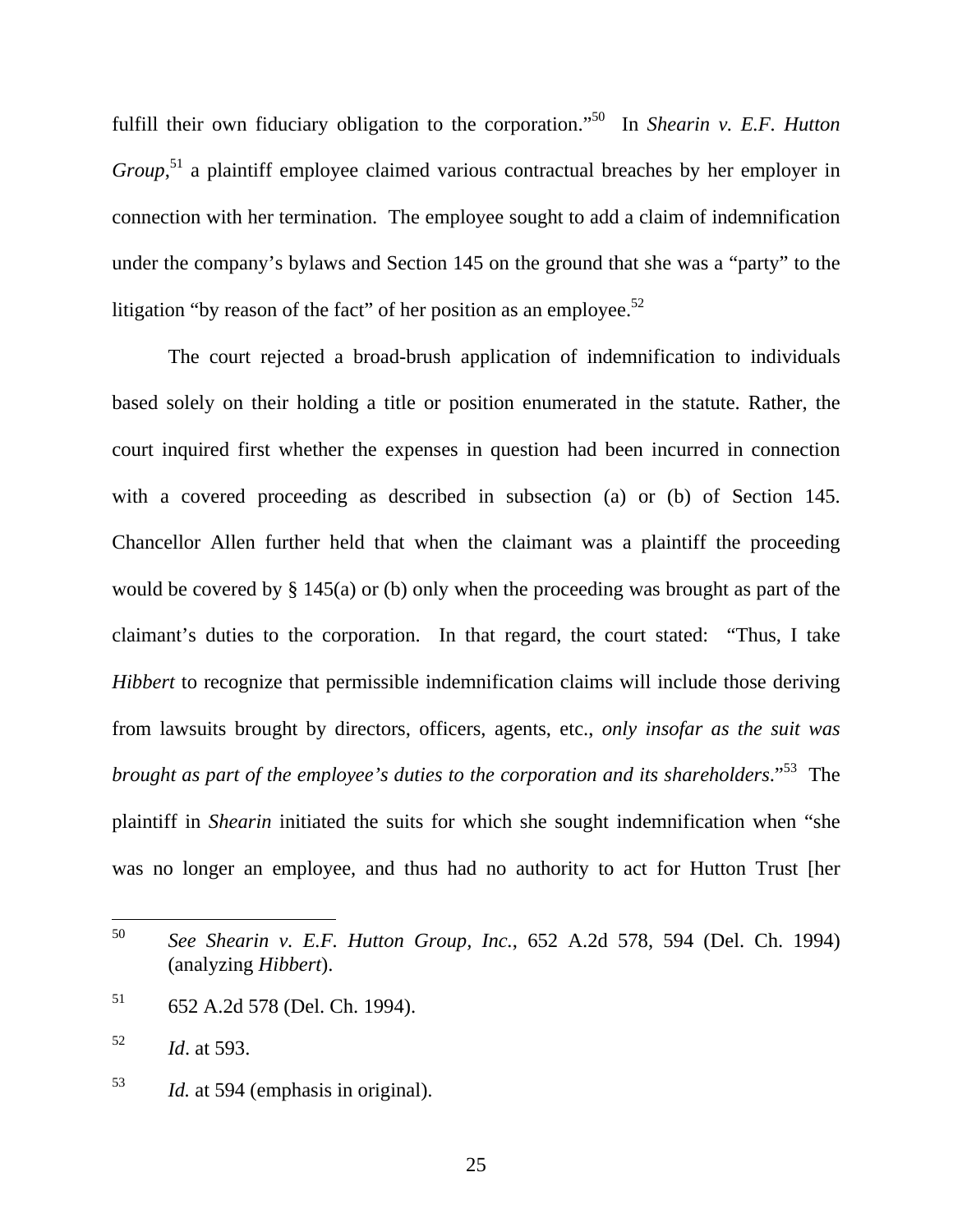employer] and no ongoing responsibilities to it."<sup>54</sup> Based on this fact and its conclusion that the employee's claims involved "purely the assertion of [her] personal rights (i.e., defamation, breach of contract) and thus advance<sup>[d]</sup> no interest of, or duty to Hutton,"<sup>55</sup> the court held that plaintiff's demand for indemnification was without merit.

The only other case Plaintiffs cite for their argument that "a corporation must pay the litigation expenses of directors who successfully litigate their right to hold office"<sup>56</sup> is *May v. Bigmar, Inc.57* As in this case, the party seeking indemnification in *May* was a plaintiff in the underlying proceeding. May had participated in three Section 225 cases involving actions taken when she was a director and officer. She initiated at least one of those cases. In an earlier ruling, the court had held that May was entitled to indemnification in that action, despite having been a plaintiff, and that remained the law of the case.58 Unlike this case, however, May was an officer and director of the corporation at the time of all of the actions challenged in the underlying lawsuits.

In sum, the parties have not cited and the Court has not found any case in which a court has addressed whether a non-director party who prevails in an action to establish his or her right to hold the position of a director is entitled to indemnification under Section

<sup>54</sup> <sup>54</sup> *Id.* at n.21.

<sup>55</sup> *Id.* at 594.

<sup>56</sup> Pls.' Reply Br. at 3-4.

<sup>57 838</sup> A.2d 285, 287-88 (Del. Ch. 2003).

<sup>58</sup> *Id.* at 288 n.8.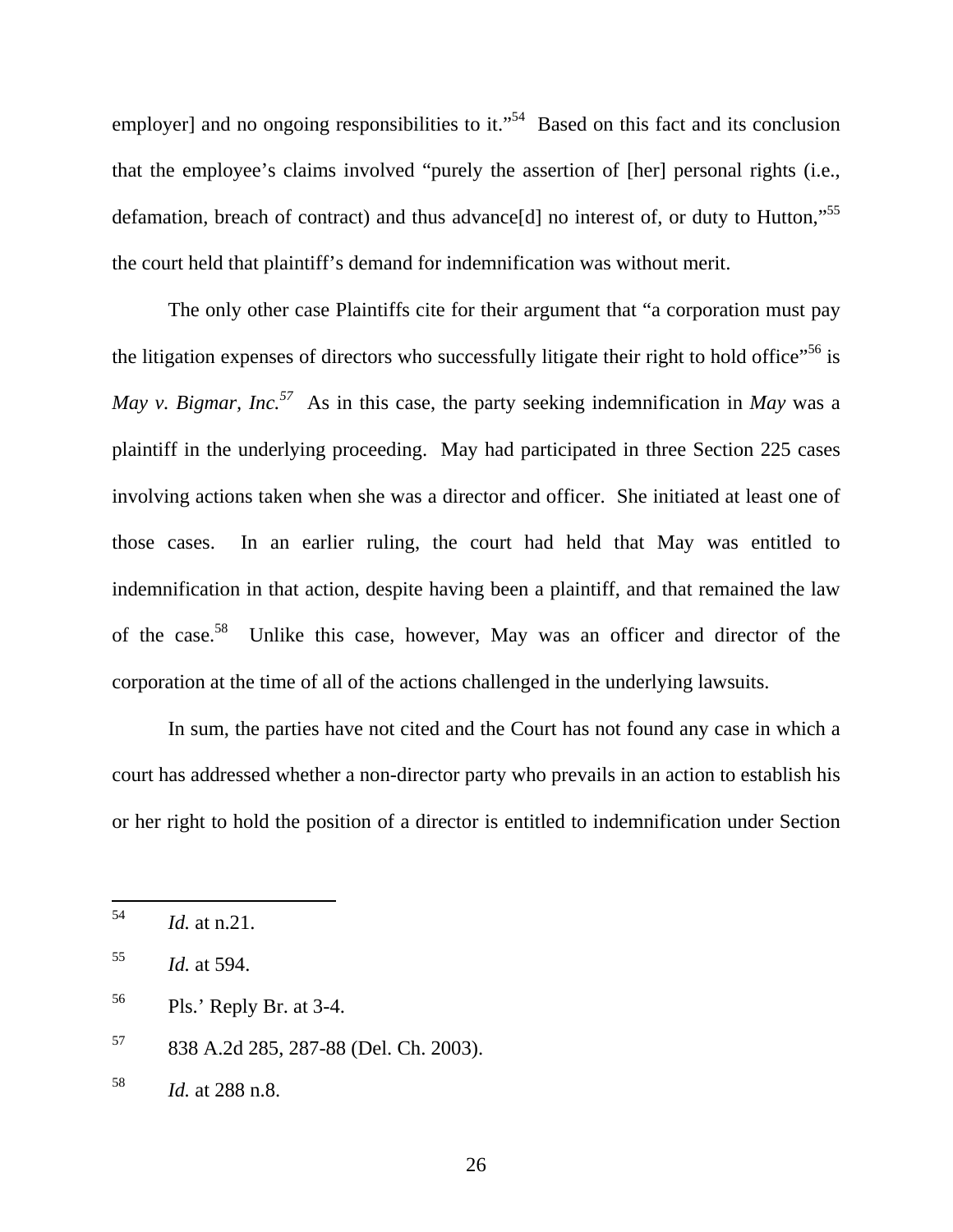145. Thus, the Court must determine whether Section 145(c) applies in the specific circumstances of this case.

Indemnification under Delaware law serves two important policies:

(a) allowing corporate officials to resist unjustified lawsuits, secure in the knowledge that, if vindicated, the corporation will bear the expense of litigation; and (b) encouraging capable women and men to serve as corporate directors and officers, secure in the knowledge that the corporation will absorb the costs of defending their honesty and integrity.59

The Delaware Supreme Court also has stated that it "eschew[s] narrow construction of the [indemnification] statute where an overliteral reading would disserve these policies."<sup>60</sup>

 Turning to this case, FGC argues that but for Teltronics' bad faith, Friedmann would have held a seat on its board in November 2004, when FGC sent its written consent to the Teltronics board.<sup>61</sup> Teltronics' actions in refusing registration until January 2005, however, have not been shown to have been in bad faith. Moreover, although I concluded that Plaintiffs had a right to have Friedmann serve as a Teltronics director in late 2004 or early 2005, he did not actually become a director until late 2005, after the Court's decision on the merits. In these circumstances, I find that Friedmann

<sup>59</sup> <sup>59</sup> *VonFeldt v. Stifel Fin. Corp.*, 714 A.2d 79, 84 (Del. 1998) (holding that where a 100 percent stockholder elects a director to a subsidiary's board, that director thereafter serves the subsidiary "at the request of" the stockholder within the meaning of Section 145).

<sup>60</sup> *Id.* at 84.

 $61$  Pls.' Reply Br. at 10. Presumably due to the continued dispute over registration of the transfer of the Series B stock, FGC executed a second written consent with FINOVA and sent it to Teltronics on or about January 13, 2005. JX 54.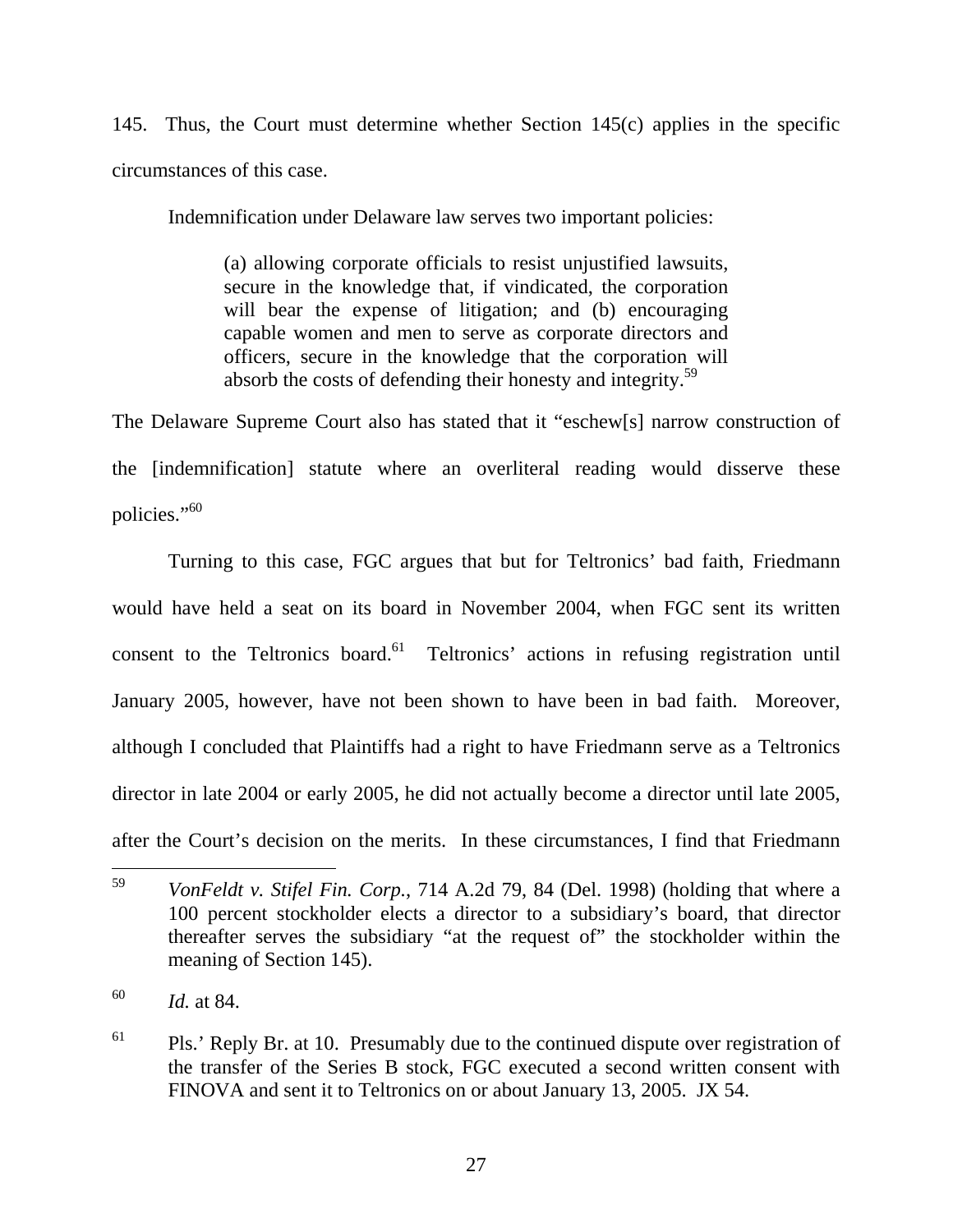was not literally a "present or former director" of Teltronics during the relevant time period.<sup>62</sup>

Applying the principles discussed above to the requirement in subsections (a) and (b) of Section 145 that a covered action must be one "by reason of the fact that [the claimant] is or was a director, officer, employee or agent of the corporation," I conclude that neither FGC nor Friedmann meet that requirement. In the specific context of this case, I do not believe that construing the statute to exclude a person, like Friedmann, who was not a director but claimed entitlement to hold that position based on a contractual right granted to a preferred stockholder by the corporation would disserve the policies motivating indemnification.<sup>63</sup> No action of Friedmann taken in the capacity of a Teltronics director is at issue in this case. Nor is the second policy rationale significantly involved here. Friedmann is the president and sole stockholder of FGC, the owner of the Series B stock. That ownership interest most likely provides ample encouragement for him to serve on Teltronics' board. Moreover, Friedmann undoubtedly took the action that is the focus of this litigation at the request of FGC and, therefore, would qualify for indemnification from FGC. Consistent with that inference, the record suggests that FGC has paid Friedmann's litigation expenses in this action.

<sup>62</sup> I also do not find any ambiguity in the requirement of Section  $145(c)$  for a "present or former director or officer."

 $^{63}$  FGC argues, for example, that because it "brought an action to recognize its Series B Preferred Stock in Teltronics and its resulting *contractual right* to elect a director to the Teltronics board—and it was successful—Teltronics is mandated by statute and Teltronics' bylaws to indemnify FGC for its costs to define its right to hold a d[irectorship]." Pls.' Mot. for Fees at 20 (emphasis added).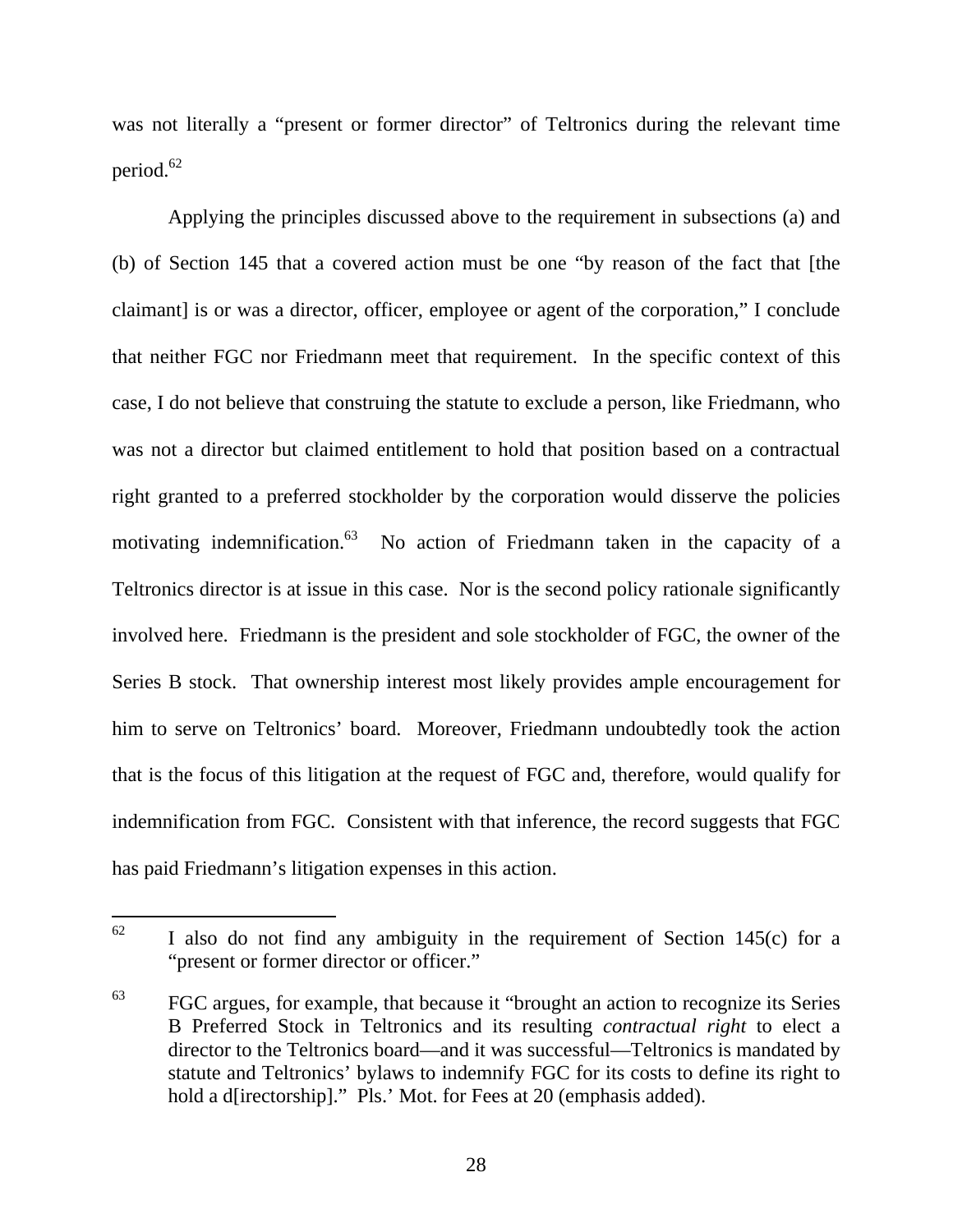That FGC and Friedmann initiated this litigation further complicates their claim for indemnification. As this Court observed in *Shearin*, *Hibbert* establishes "the proposition, in Delaware, that a plaintiff may in proper circumstances be entitled to indemnification."64 To qualify for such indemnification, however, the litigation must encompass or have "sought to achieve . . . a corporate benefit that it was plaintiff's duty to seek to achieve."<sup>65</sup>

In this case, the Series B stockholder, FGC, initiated the suit before this Court. FGC, however, does not fall within any of the named categories specified as eligible for indemnification in Section 145. Moreover, even assuming that Friedmann, as a putative director, would meet the requirements for a present director within the meaning of Section 145, he had no contractual or other relationship or duty to Teltronics in November 2004 that required him to file this lawsuit to obtain his directorship. Friedmann may have owed a duty to FGC to take that action, but not to Teltronics. Thus, the fact that FGC and Friedmann brought this action constitutes a further impediment to this Court's mandating that Teltronics indemnify either Plaintiff for its litigation expenses. Therefore, for the reasons stated, I hold that FGC and Friedmann are not entitled to indemnification by Teltronics.<sup>66</sup>

<sup>64</sup> <sup>64</sup> *Shearin*, 652 A.2d at 594.

<sup>65</sup> *Id.*

<sup>&</sup>lt;sup>66</sup> If Friedmann had been a present or former director of Teltronics at the relevant time, his status as a plaintiff here might not have precluded indemnification. In some respects, FGC and Friedmann's case did promote important corporate policy interests of Teltronics. Broadly, the case determined the meaning of the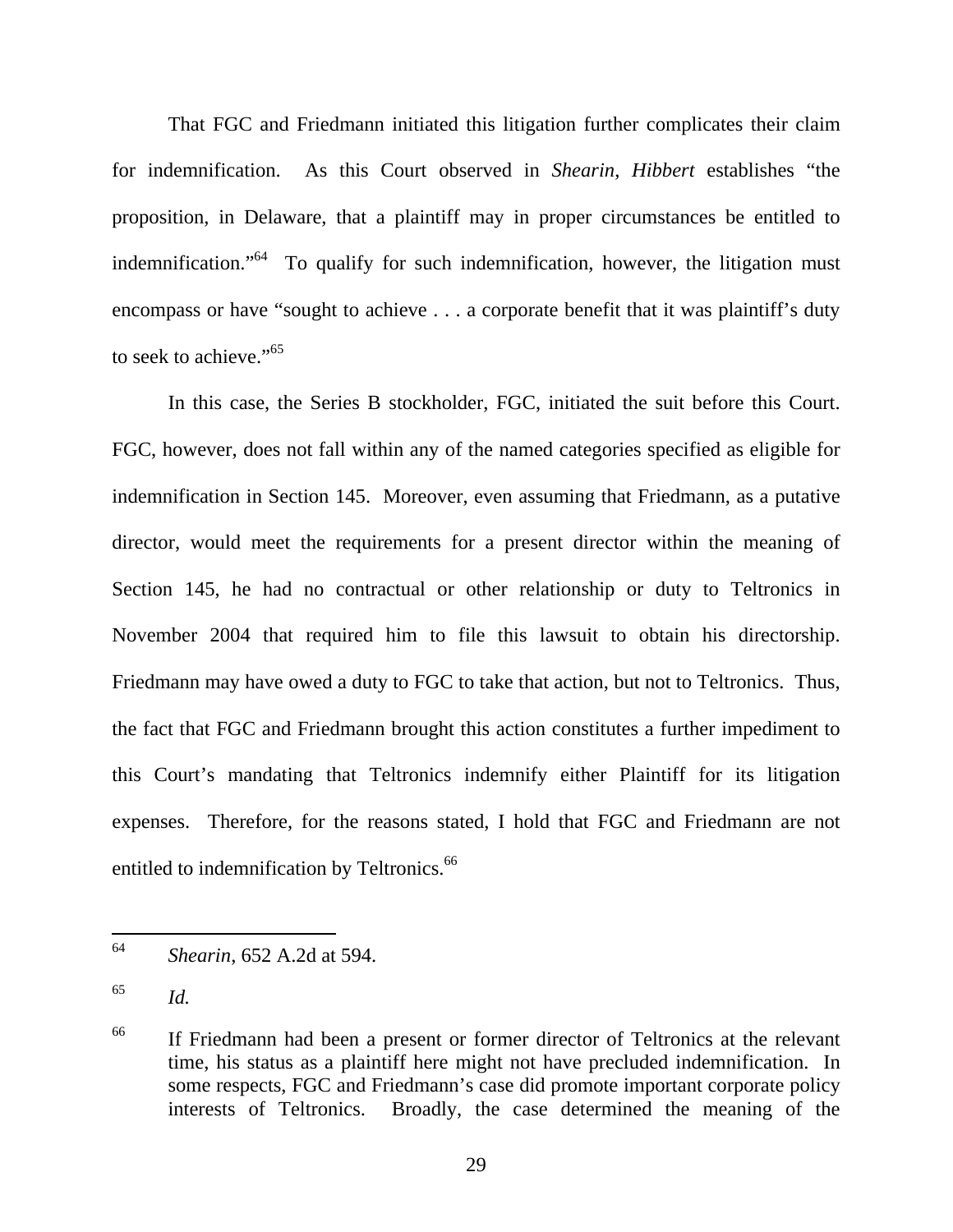## **D. Do Teltronics' Actions Since January 2005 Warrant Making an Exception to the American Rule?**

 Plaintiffs also seek reimbursement of their attorneys' fees in establishing Friedmann's immediate right to a seat on the Teltronics board on the ground that this case falls within an equitable exception to the American Rule that each party to litigation normally bears its own expenses. As discussed in Part II.A *supra*, courts generally award attorneys' fees only when the party against whom the fees are assessed acted in bad faith, fraudulently, negligently, frivolously, wantonly or oppressively. Thus, for example, a plaintiff who demonstrates by clear evidence that a defendant's actions forced her to file suit to "secure a clearly defined and established right" can recover her attorneys' fees.<sup>67</sup>

 Considering all aspects of this litigation since late January 2005, when Teltronics abandoned its defenses to registration but continued to challenge Friedmann's right to an immediate seat on its board, I find that during this period Teltronics has acted, at least in part, negligently, frivolously, vexatiously and oppressively to deny Plaintiffs their clear right to elect a Series B director at any time, as established in the Certificate of Designations. Teltronics' actions, coupled with its dubious resistance to registration in

<sup>67</sup> *See* n.23 *supra*.

Certificate of Designations as it relates to the makeup of the board of directors, which reflects a fundamental corporate policy. Importantly, Friedmann's actions also clarified the CD in several ways that affects all of Teltronics' stockholders. For example, the resulting decision confirmed that the Series B stock can elect a director at any time and determined that, in some circumstances, Teltronics common stockholders can elect five common directors, subject to certain conditions. These facts would make it difficult conceptually to reject Friedmann's indemnification claim solely because he initiated the underlying litigation, rather than waiting until he was sued, if ever.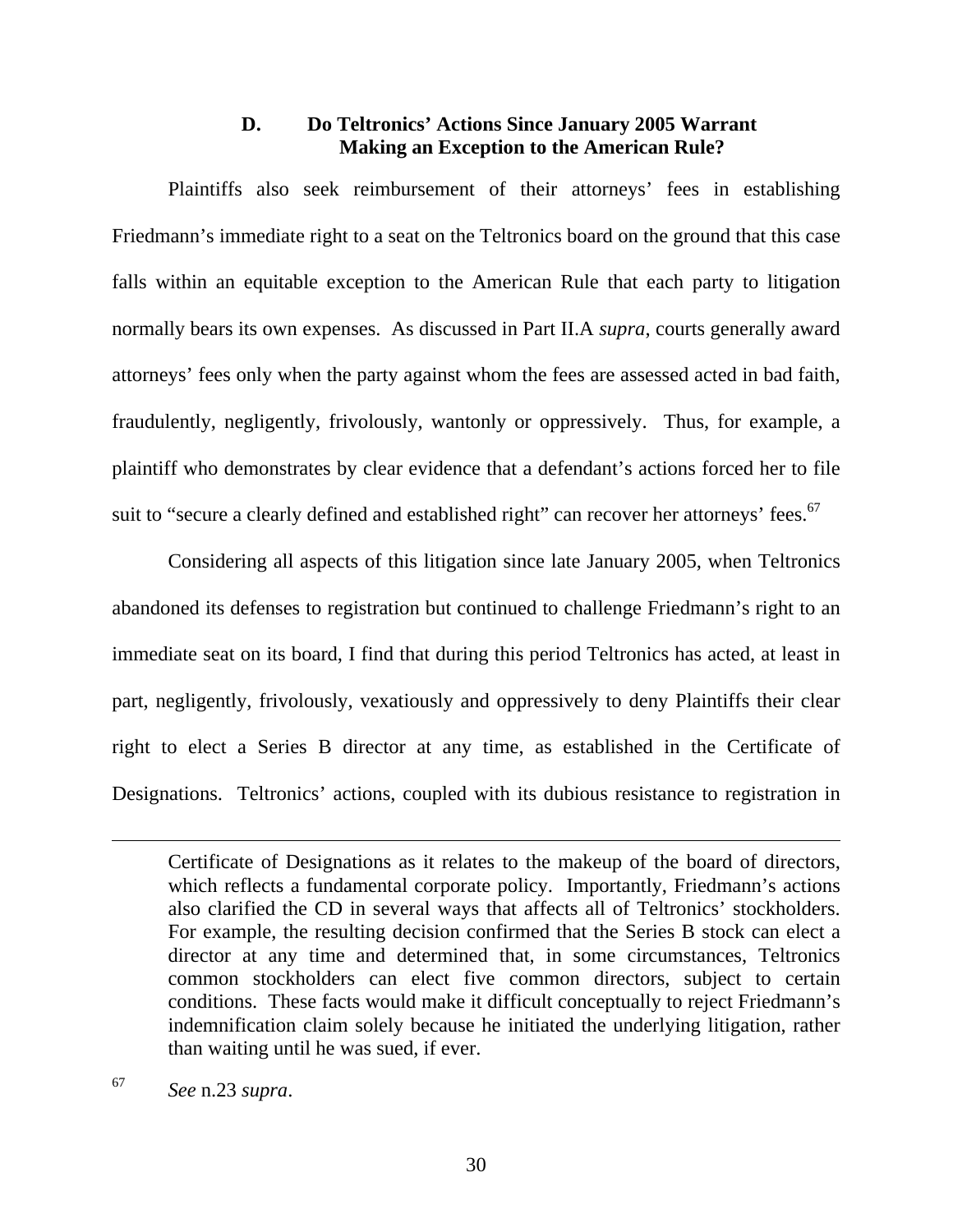the first part of this case, convince me that it pursued aspects of the Section 225 portion of the litigation to advance an improper intent to delay as long as possible Friedmann's ability to assume his position as a director or otherwise thwart Plaintiffs' efforts to pursue their legitimate rights, or both. Thus, for the reasons explained below, I conclude that Teltronics must reimburse Plaintiffs for 50 percent of the attorneys' fees they incurred in the latter part of this action.

 At the trial on February 2, 2005, the primary issue was whether FGC's Series B director designee, Friedmann, had an immediate right to sit on Teltronics' board. FGC argued that the CD gave them, as the holder of the Series B stock, the right to elect a Series B director at any time. Teltronics raised only two defenses to that proposition: (1) that the proviso in Section 4(b) of the CD limiting the total number of directors to five, precluded Friedmann from becoming a director, because the board already had five members; and (2) that, in any event, FGC waived any right to appoint a director by not doing so in connection with the 2004 annual meeting. I ultimately held that neither defense had merit.

 Once Teltronics dropped all of its defenses to registration in late January or early February 2005, the CD established a clear right on the part of FGC to have Friedmann appointed immediately to the board. I found Teltronics' attempt to deny that right based on the CD's five director limit weak and incongruous, because that limit was intended to benefit the Series B stockholders by ensuring that they always could elect at least twenty percent of the directors. The more interesting issue concerned the resulting status of Teltronics' five, apparently undifferentiated, common directors, if Friedmann assumed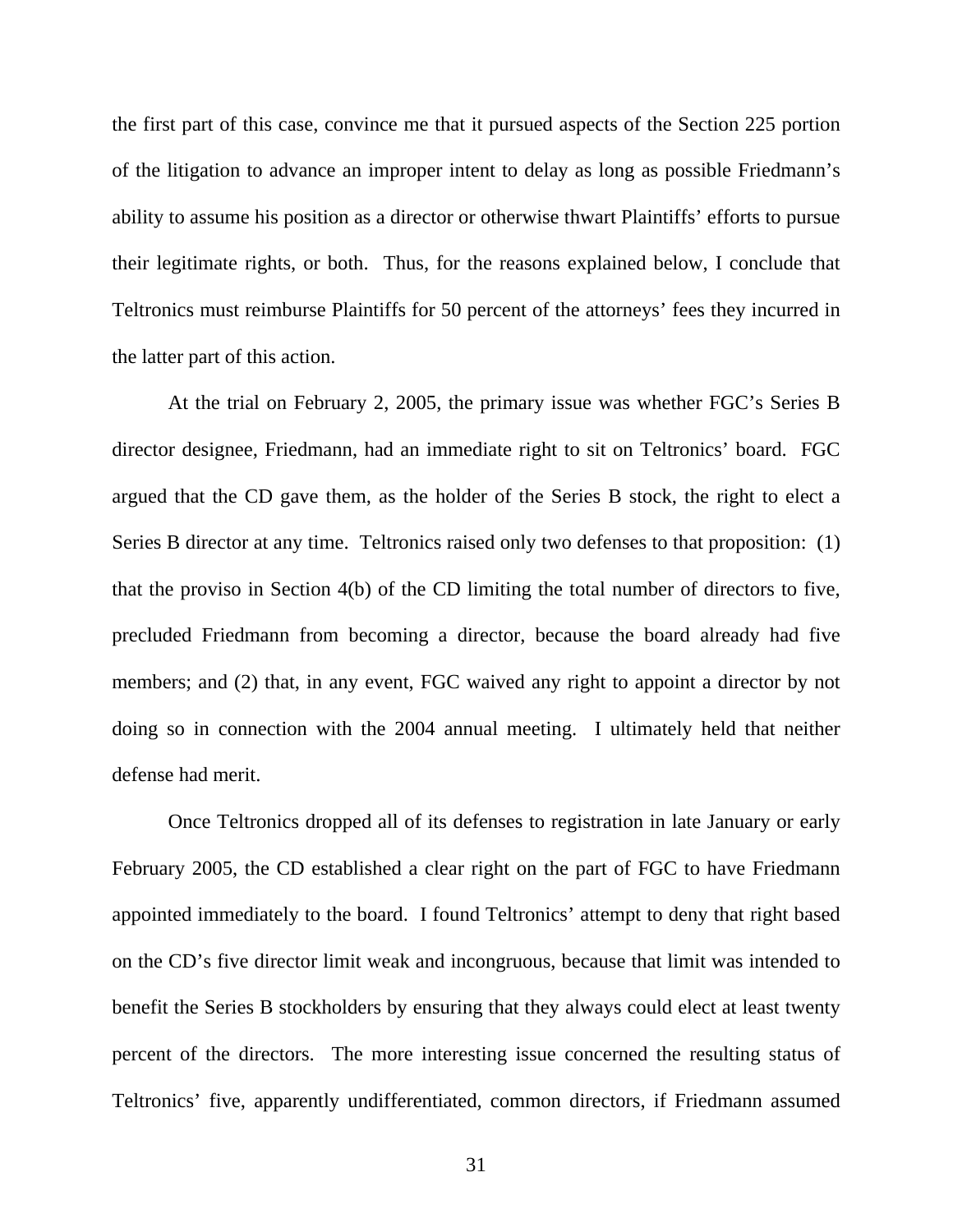his position on the board before the next annual meeting. Teltronics claimed the right to elect all five directors at the 2004 annual meeting, because the Series B stockholders had not elected a director at that time. In contrast, FGC contended that the CD precluded Teltronics from electing more than four common directors, even if the Series B directorship was vacant.

 Against this backdrop and in the context of an incipient dispute over the meaning of a stipulated status quo order, I determined that Friedmann's right to be a director was quite clear. Therefore, on July 22, 2005, I *sua sponte* directed the entry of an order requiring Teltronics to allow Friedmann to participate in board meetings to the same extent as its common directors. I stated my reasons for that ruling in some detail. In particular, I advised the parties that FGC had a very strong probability of success on its argument that it had the right to elect Friedmann a director in November 2004 or "at any time" under the CD.<sup>68</sup> In that regard, I preliminarily concluded that "the five-director" maximum does not affect FGC's right to elect a preferred director at all times."<sup>69</sup> To the extent that created uncertainty regarding the status of the five common directors, the uncertainty was of Teltronics' own making in that "they went ahead and elected five directors as though they had the right to do that without being subject to any

 $\overline{a}$ 

<sup>68</sup> July 22, 2005 Tr. at 4, 6, 10-11, 12.

<sup>69</sup> *Id.* at 12.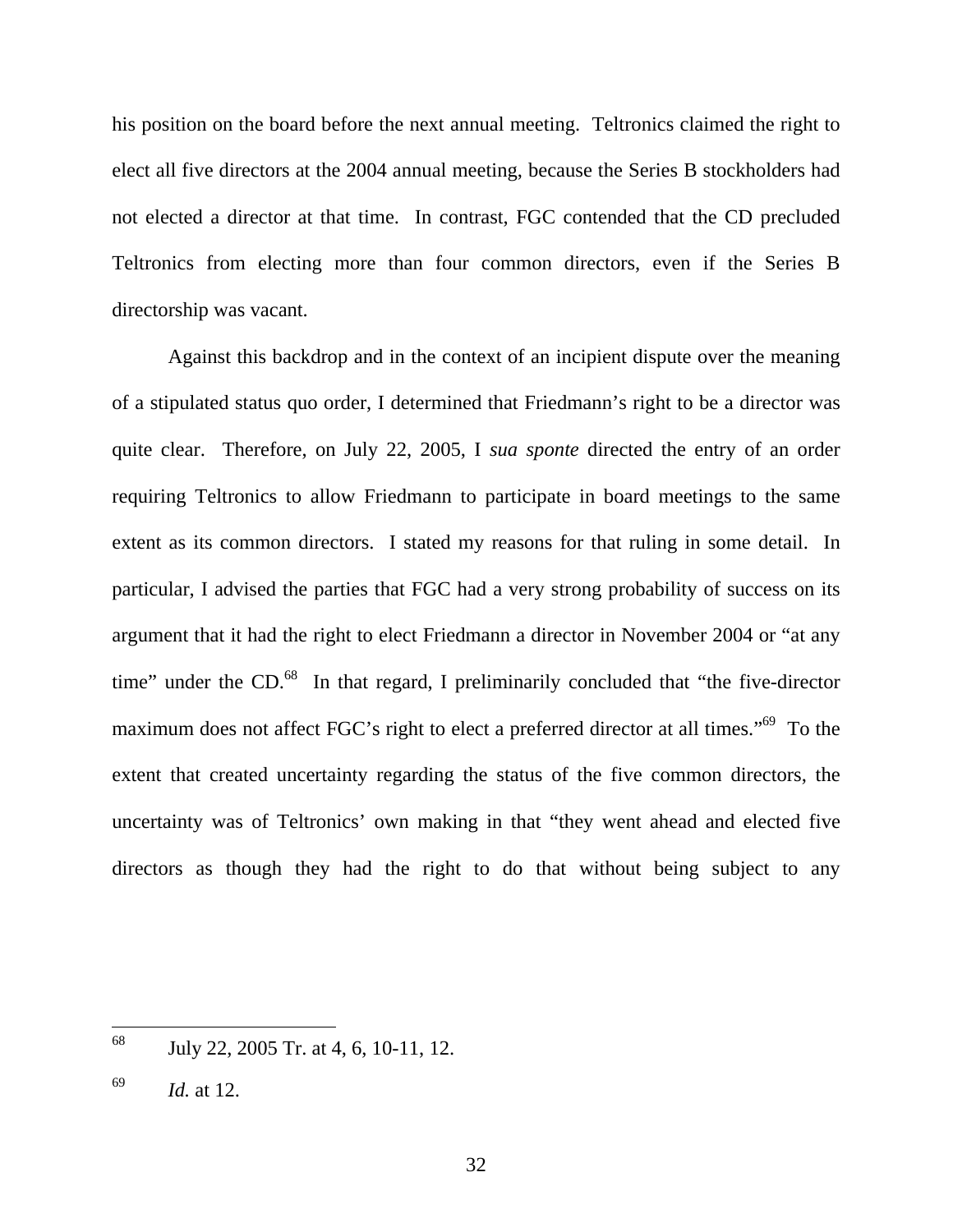contingency."70 Teltronics' counsel then asked whether the Court was ruling that the five-member limit was unenforceable. I responded as follows:

> I think the five-member limit is enforceable. I could go completely in a hypertechnical way and say the one thing I'm sure about is that Mr. Friedmann is a director. The other five are all suspect. I don't want to go down that road for obvious reasons. But it's a big problem for Teltronics, and it needs to get dealt with immediately. . . . But I am—I am most definitely not saying that the five limit is not enforceable. What I'm saying is the five limit is Teltronics' problem, not FGC's problem.<sup>71</sup>

In my view, the Teltronics' board could have taken some action voluntarily at that point or thereafter to alleviate the uncertainty regarding the makeup of its board. It chose not to, however, and the litigation continued.

I issued the post-trial opinion on September 14, 2005. Among other things, I held that there is nothing in the CD that suggests that the five-member limit was intended to curtail in any way the Series B holders' "exclusive and special right at all times to elect" a Series B director. In addition, I held that Teltronics could elect as many as five common directors in certain limited circumstances. Even then, however, the common stockholders could elect only a *provisional* fifth director, whose term would end if, at any time, the Series B stockholders elected a Series B director.

 On the eve of trial, Teltronics raised its only other defense to Friedmann's right to assume a directorship immediately. Teltronics contended that Friedmann and FGC

<sup>70</sup> *Id.* at 13.

 $^{71}$  *Id.* at 16-17.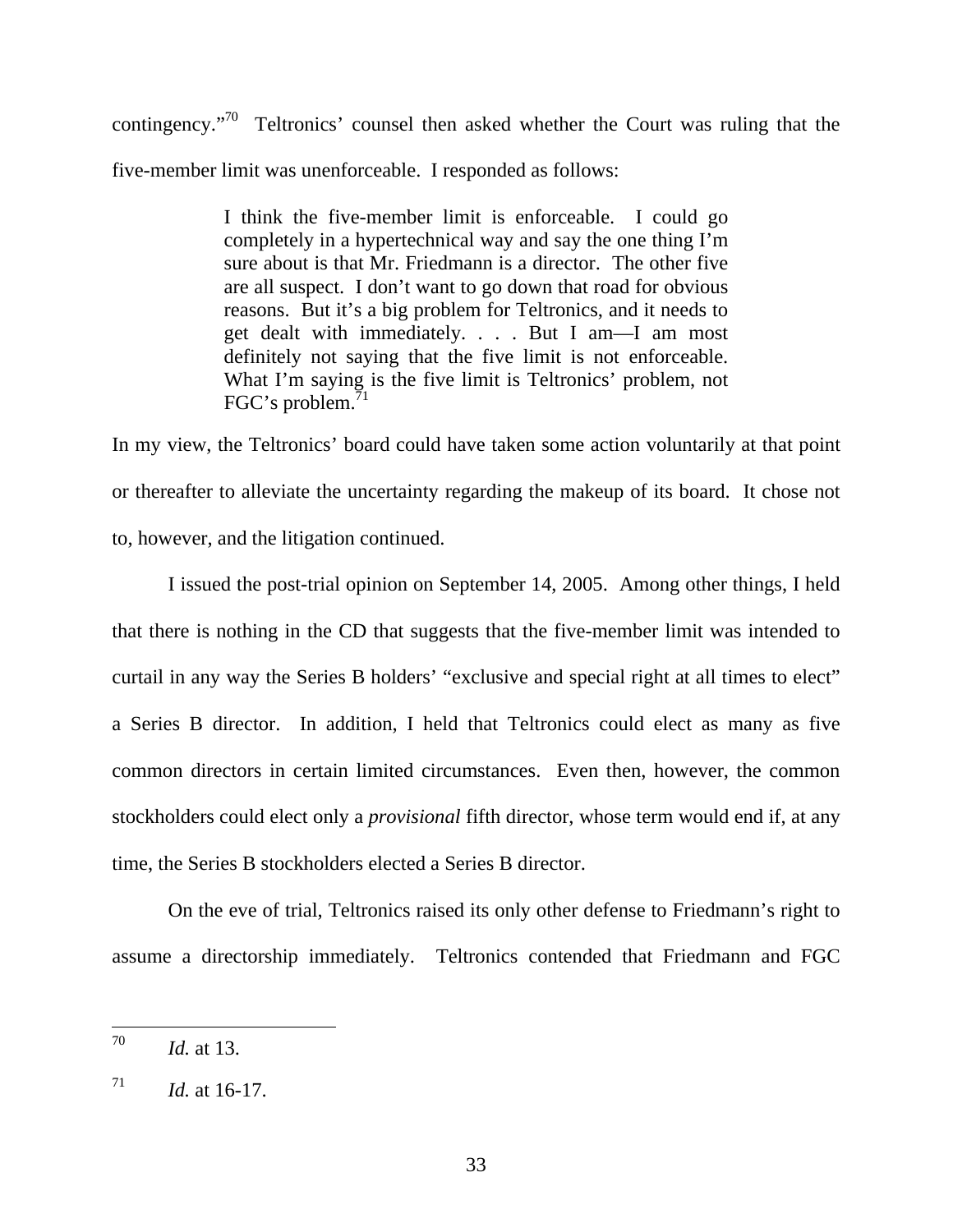waived that right by not electing a Series B director at the 2004 meeting. As with a number of Teltronics' other positions, its waiver defense could not withstand even a modicum of scrutiny. A "[w]aiver is the voluntary and intentional relinquishment of a known right,"<sup>72</sup> and must be shown by unequivocal facts. The facts in this case plainly demonstrate that Teltronics' waiver defense was frivolous. The Series B stockholders had no right to vote on any common directors; yet, the proxy for the 2004 annual meeting listed only common directors. Nor do the proxy materials even mention that the Series B stockholders could vote for a Series B director at the meeting, the only vote they could have cast. Furthermore, Teltronics made no showing that the Series B stockholders understood or had any notice whatsoever that Teltronics took the position, contrary to the plain and unambiguous language of the CD, that if they failed to object to the election of five common directors, they would be waiving their right to elect a Series B director until the next annual meeting. For these reasons, the Memorandum Opinion rejected Teltronics' waiver defense on the merits.

 Teltronics also has taken frivolous and vexatious positions in the post-opinion proceedings relating to Plaintiffs' claim for attorneys' fees or, alternatively, indemnification. During the initial briefing and argument on that claim, the only named plaintiff was FGC, which Teltronics argued had no right to indemnification. At the oral argument, the Court granted FGC leave to move to amend under Court of Chancery Rule 15(b) to add Friedmann as a party and a claimant for indemnification. FGC promptly

 $72$ <sup>72</sup> *FGC Holdings, Ltd. v. Teltronics, Inc.*, 2005 Del. Ch. LEXIS 140, at \*28 (Sept. 14, 2005).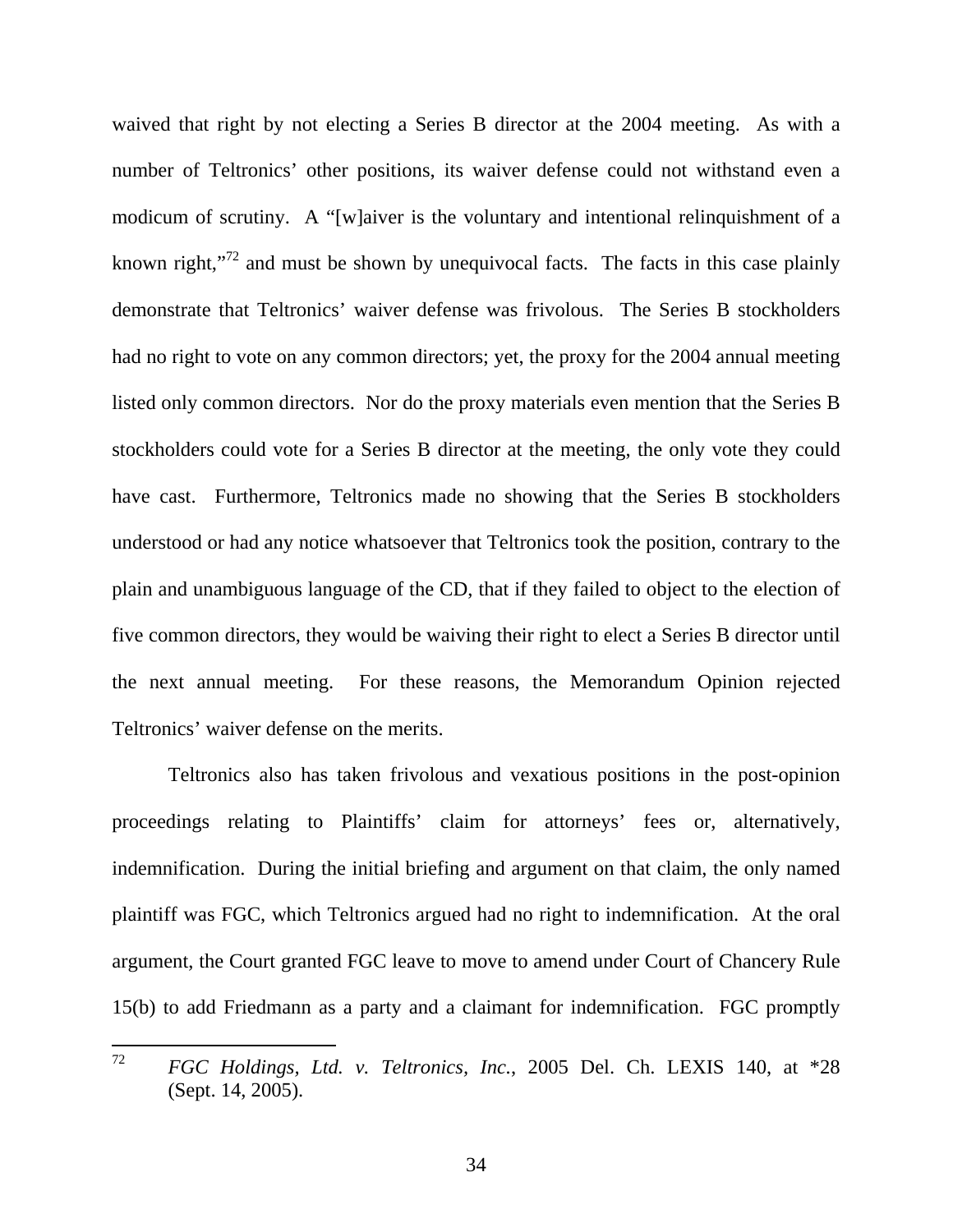made such a motion, and Teltronics opposed it. Teltronics argued, among other things, that the proposed amendment did not conform to the evidence. I consider that argument frivolous, because as I stated in ruling on the motion to amend, "Teltronics ignores the fact that, 'the only question before the Court [at trial] [wa]s whether Friedmann, FGC's designee, ha[d] an immediate right to sit as a Series B director. And I so stated … in the [Memorandum Opinion] on September 14th.'"73 Moreover, Teltronics bears most of the responsibility for any deficiencies in the pleadings at the time of trial, because it did not abandon its ten affirmative defenses until just before trial.74

 I also consider specious Teltronics' argument that Plaintiffs' claim for a determination of Friedmann's right to be seated immediately as a director did not constitute a proper claim under 8 *Del. C.* § 225. In that regard, Teltronics emphasized that "there was no finding in this case who, among competing claimants, properly held the directorship."75 Teltronics first made this argument in opposition to FGC's motion to amend and repeated it in its supplemental brief in opposition to the motion for fees, despite the Court's previous rejection of it. Regrettably, the argument again ignores the Court's ruling that if it were forced to decide the issue, it would hold that Friedmann properly held his directorship and the propriety of the other directors' positions was in

<sup>73</sup> Aug. 24, 2006 Tr. at 8.

<sup>74</sup> Indeed, the parties disputed the adequacy of Teltronics own pleadings on the two remaining issues, whether the five-director proviso in the CD prevented Friedmann's election as a director and waiver. See Mem. Op. at \*27 n.46.

 $^{75}$  Def.'s Br. at 45.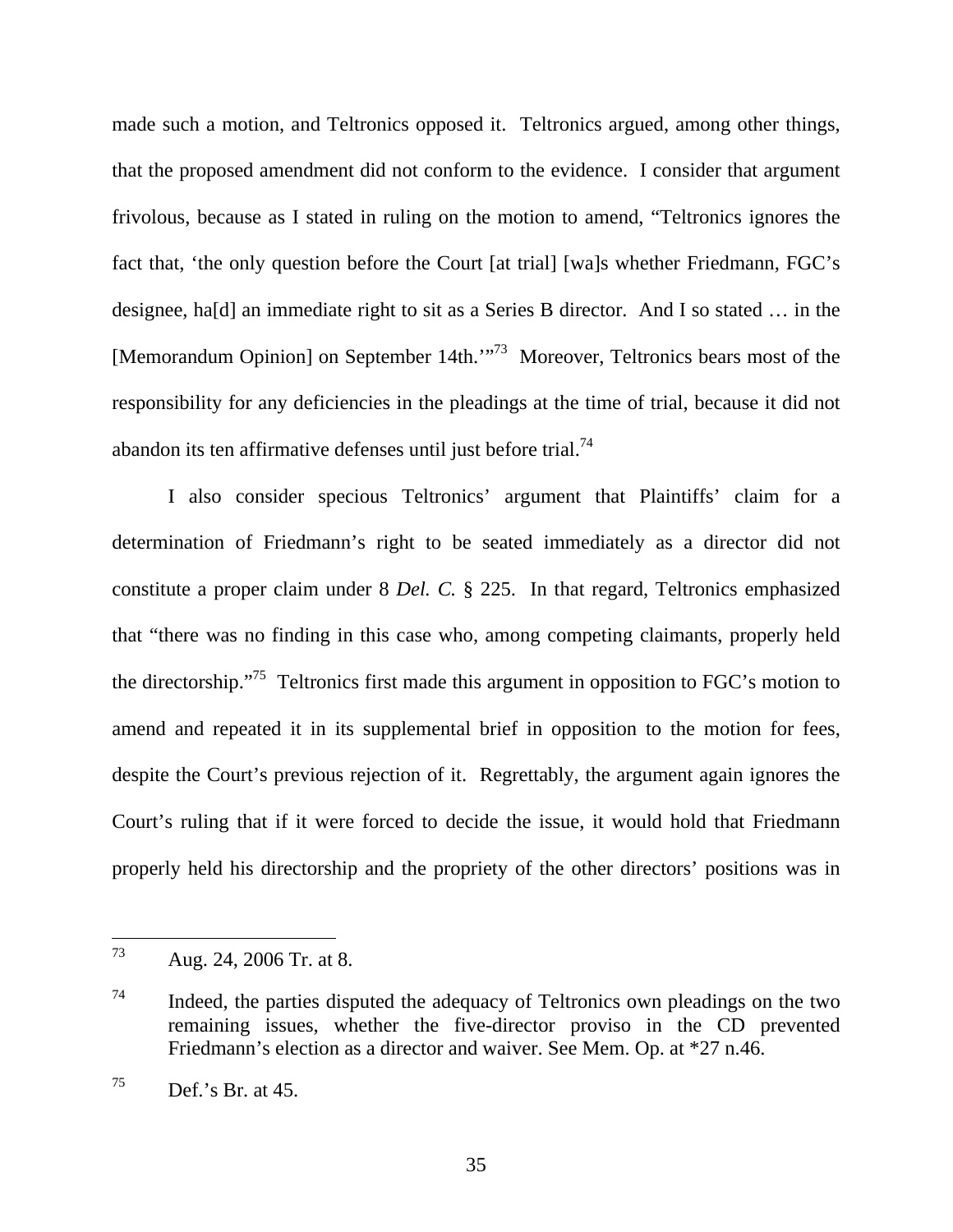doubt. For equitable reasons and to avoid unnecessary uncertainty, risk and expense to the shareholders of Teltronics, a public company, I did not order Friedmann to be made a *de jure* director immediately.<sup>76</sup> Because I made that ruling to accommodate the interests of Teltronics despite the missteps of its directors and managers, it comes with ill grace for Teltronics to twist the result around and deny that FGC and Friedmann even succeeded on the merits of this action.

 Taken together, these actions and the questionable conduct of Teltronics during the earlier proceedings regarding registration, lead me to infer that Teltronics' behavior in the Section 225 portion of this litigation was either the result of subjective bad faith or a negligent, frivolous and oppressive disregard of the rights of its Series B stockholder. I therefore conclude that FGC and Friedmann are entitled to reimbursement of at least some of their attorneys' fees in connection with the prosecution of that portion of the case.

In determining the extent to which Plaintiffs can recover their attorneys' fees, I am mindful that Teltronics' problematic conduct did not extend to all aspects of the litigation

<sup>76</sup> Another factor I mentioned in the Memorandum Opinion in support of the relief I ordered was that, "although I have concluded that the CD language is unambiguous, I do not believe that Teltronics' contrary argument was made in bad faith." Mem. Op. at \*34. That comment refers to the balancing required to determine whether Teltronics' mistaken judgment that it had the right to elect five common directors unconditionally at the 2004 annual meeting and its insistence that it had no way to determine which of those five directors needed to be displaced if Friedmann became a director, warranted an order that might have the draconian effect of invalidating the election of all five common directors. I did not make any finding as to Teltronics' bona fides as relates to the propriety of an award of attorneys' fees in the context of the Memorandum Opinion. I, of course, also did not consider any of the actions that have occurred since that Opinion.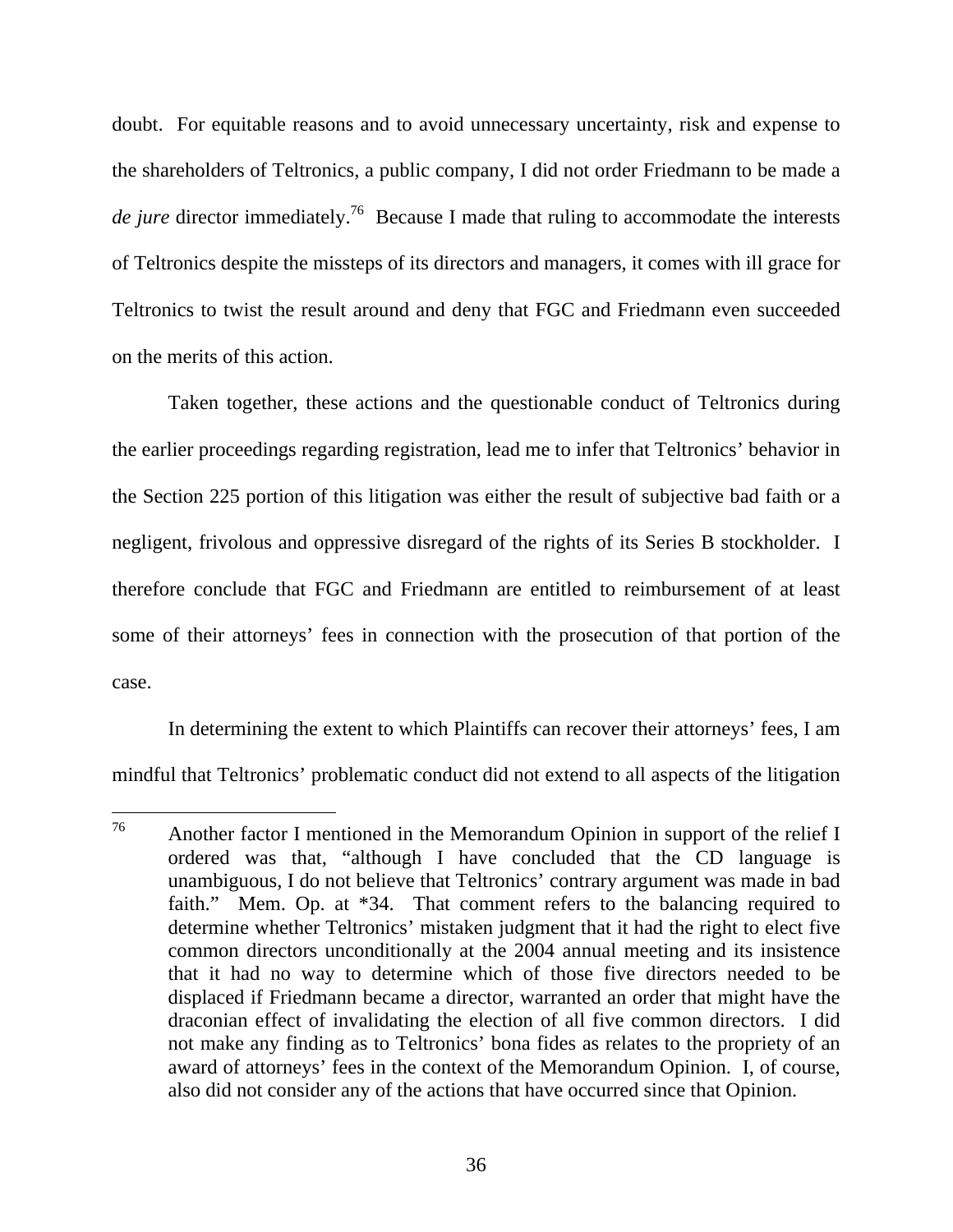since January 2005 and that Teltronics succeeded on certain of its other arguments. The main activities during the relevant period were the trial, post-trial briefing and argument and matters relating to Plaintiffs' motion for fees or indemnification. In terms of the trial and later proceedings directed to the merits, the actions supporting the award of fees related to Teltronics' denial of FGC's clear right to elect a Series B director "at any time" and its meritless waiver defense. Regarding Plaintiffs' motion for fees, the bad faith or vexatious conduct included portions of its opposition to FGC's motion to amend the pleadings to conform to the evidence and certain arguments against an award of fees. Examples of that conduct include Teltronics' continued, but baseless, insistence that the trial did not involve a Section 225 claim and that Plaintiffs did not prevail on the merits of their claim for a declaratory judgment that FGC had the right to elect Friedmann as a director at any time and to have him promptly seated on the board. Taking these matters and all the relevant circumstances into consideration, I conclude that Teltronics should be required to reimburse Plaintiffs for 50% of (1) all the attorneys' fees they incurred in this matter for services or consultation performed on or after January 28, 2005,  $^{77}$  and (2) for one attorney's attendance at and preparation for the depositions of Friedmann and Ewen Cameron, (who appeared at trial), Joseph Agnetta and John Blair. Testimony of all these

<sup>77</sup> Teltronics agreed to drop its ten affirmative defenses to registration on January 27, 2005. *See* Def.'s Br. at 29. The parties actually filed a Consent to Judgment to similar effect on February 2, 2005, which the Court entered on that date. In any event, the January 28, 2005 starting date for fees appears reasonable because, with the possible exception of the argument relating to the impact of the five director limit on FGC and Friedmann's ability to seat a Series B director on the board immediately, the issues that actually were tried did not become the focus of the litigation until just a short time before trial.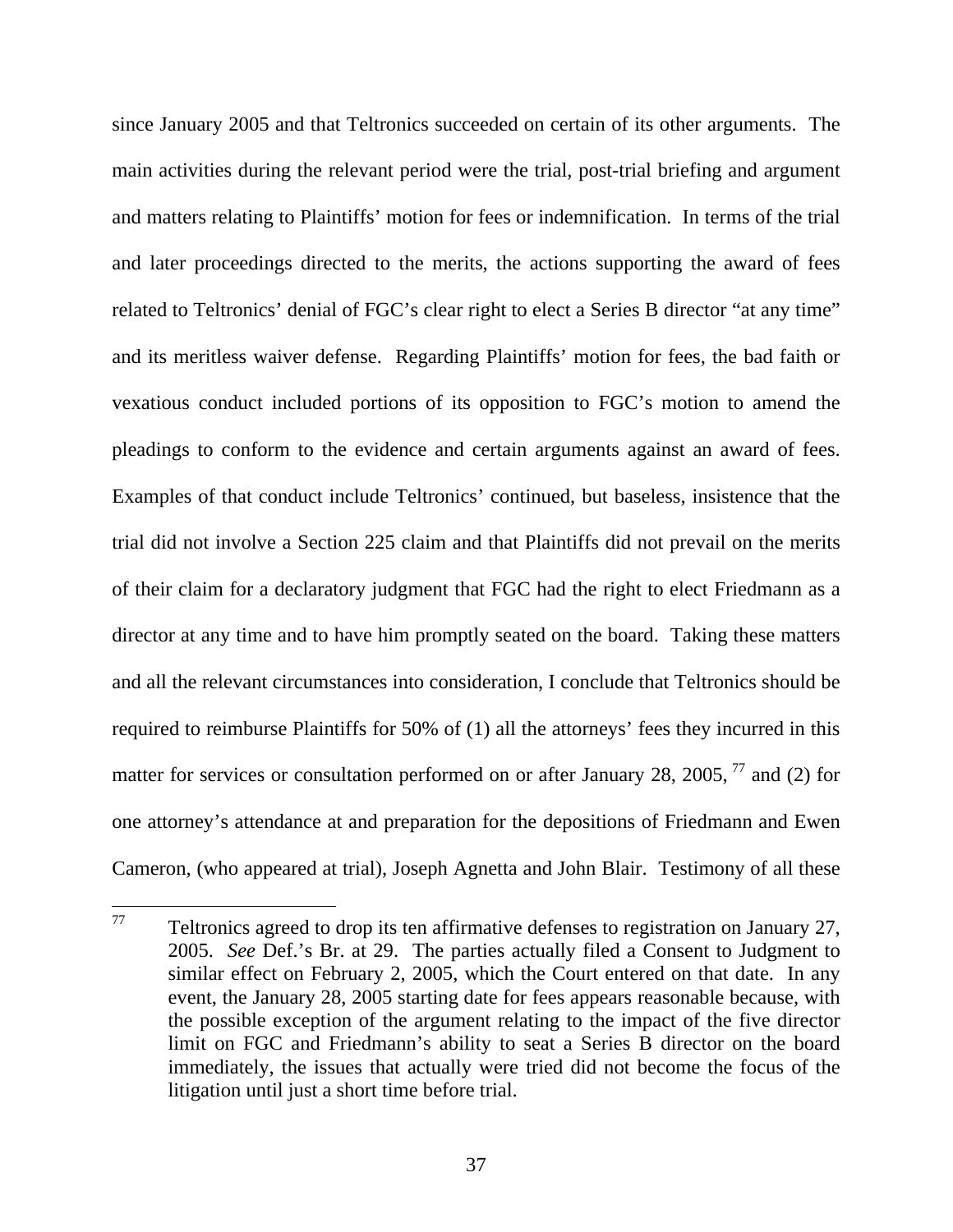witnesses was referred to in a potentially material way in either or both the parties' posttrial briefing on the merits and the Memorandum Opinion.

### **E. Costs**

Under Court of Chancery Rule 54(d), costs "shall be allowed as of course to the prevailing party unless the Court otherwise directs." For purposes of Rule 54(d), the "prevailing party" is the party who successfully prevails on the merits of the main issue.<sup>78</sup> Courts have understood this to mean that a party need not be successful on all claims, but successful on a general majority of the claims.<sup>79</sup>

Under case law, "costs" are not identical to "expenses"; our courts have defined costs as those "expenses necessarily incurred in the assertion of [a] right in court,"<sup>80</sup> such as court filing fees, fees associated with service of process or costs covered by statute.<sup>81</sup> Thus, items such as computerized legal research, transcripts, or photocopying are not recoverable.<sup>82</sup>

 $\overline{a}$ 

<sup>81</sup> *Dewey Beach Lions Club v. Longacre*, 2006 Del. Ch. LEXIS 181, at \*2-3 (Oct. 11, 2006).

<sup>78</sup> *See, e.g.*, *Brandin v. Gottlieb*, 2000 Del. Ch. LEXIS 97, at \*87 (July 13, 2000); *Nucar v. Doyle*, 2006 Del. Ch. LEXIS 74, at \*11-12 (Apr. 17, 2006).

<sup>79</sup> *Id.*

<sup>80</sup> *See Comrie v. Enterasys Networks, Inc.*, 2004 Del. Ch. LEXIS 53, at \*16-17 (Apr. 27, 2004).

<sup>82</sup> *Gaffin v. Teledyne, Inc.*, 1993 Del. Ch. LEXIS 117, at \*6-7 (July 15, 1993). Additionally, Court of Chancery Rule 54(d) explicitly excludes from recoverable costs "any charge for the Court's copy of the transcript of the testimony or any depositions."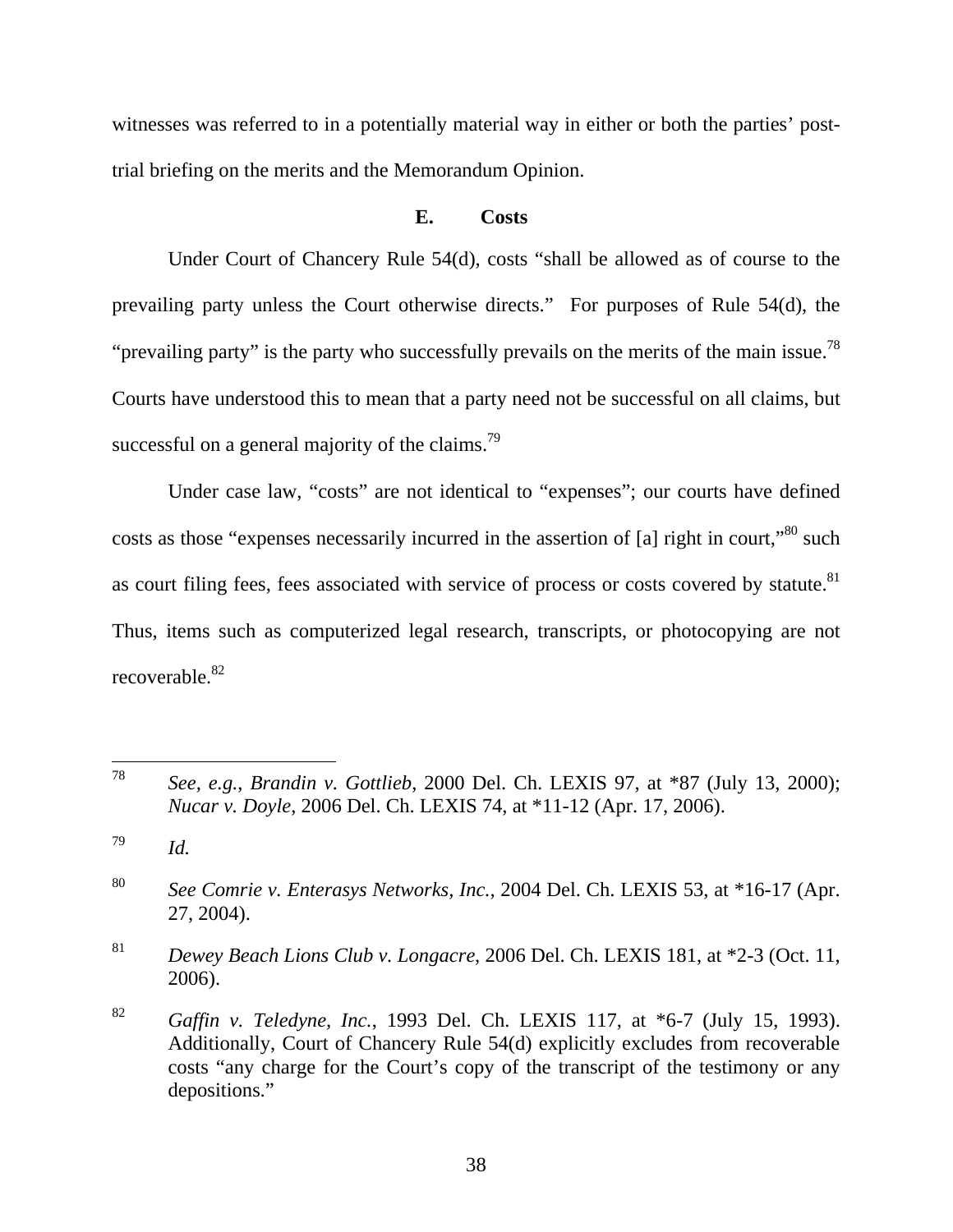In this case, I find that FGC and Friedmann are the prevailing parties for purposes of Rule 54(d). As identified earlier, FGC prevailed as to registration because Teltronics entered into the Consent to Judgment. Plaintiffs also prevailed in obtaining a preliminary injunction order on August 16, 2005 and, for the reasons discussed above, on the ultimate issue tried before me, as reflected in the Memorandum Opinion.

#### **III. CONCLUSION**

 For the reasons stated, Plaintiffs' Motion for Attorneys' Fees, and/or, Alternatively, Indemnification is granted in part and denied in part. In particular, I deny Plaintiffs' request, under an exception to the American Rule, for fees incurred before and during the first part of this litigation regarding registration of the transfer of the Series B stock. I also deny in all respects the claims of each of the Plaintiffs for indemnification under 8 *Del. C.* § 145 and Teltronics' bylaws. As to the Section 225 portion of the litigation, I find that Teltronics' conduct does warrant making an exception to the American Rule. Accordingly, I grant in part and deny in part Plaintiffs' motion for attorneys' fees as it relates to the Section 225 part of this action as follows. Teltronics shall reimburse Plaintiffs for 50% of all the attorneys' fees they incurred in this matter for services or consultation performed on or after January 28, 2005 and of the fees for one attorney's attendance at and preparation for the depositions of Friedmann, Cameron, Agnetta and Ifergan. Plaintiffs also are entitled to recover their costs in this litigation under Court of Chancery Rule 54(d).

 Plaintiffs shall submit documentation supporting the amount of the attorneys' fees they claim in accordance with these rulings and an itemized list of the costs they claim